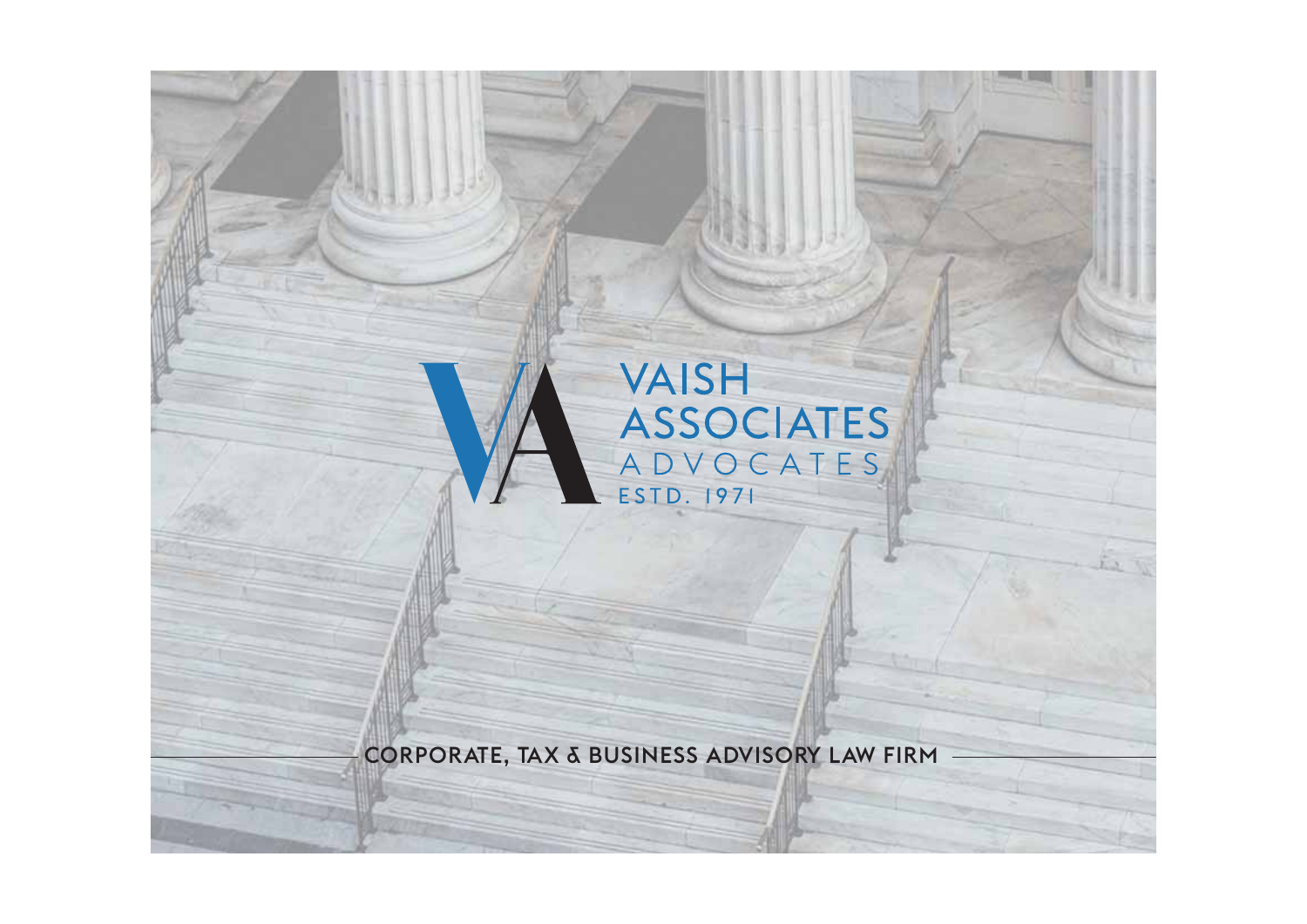## VA I S H A S S O C I AT E S A D V O C AT E S

We are a full service law firm providing legal services to domestic and international clients for over four decades

#### OUR FOUNDER

Late O. P. Vaish Designated Senior Advocate

#### OUR OFFICES

OUR PEOPLE

Head Office: New DelhiBranches: Mumbai & Bengaluru

11 Partners100+ Associates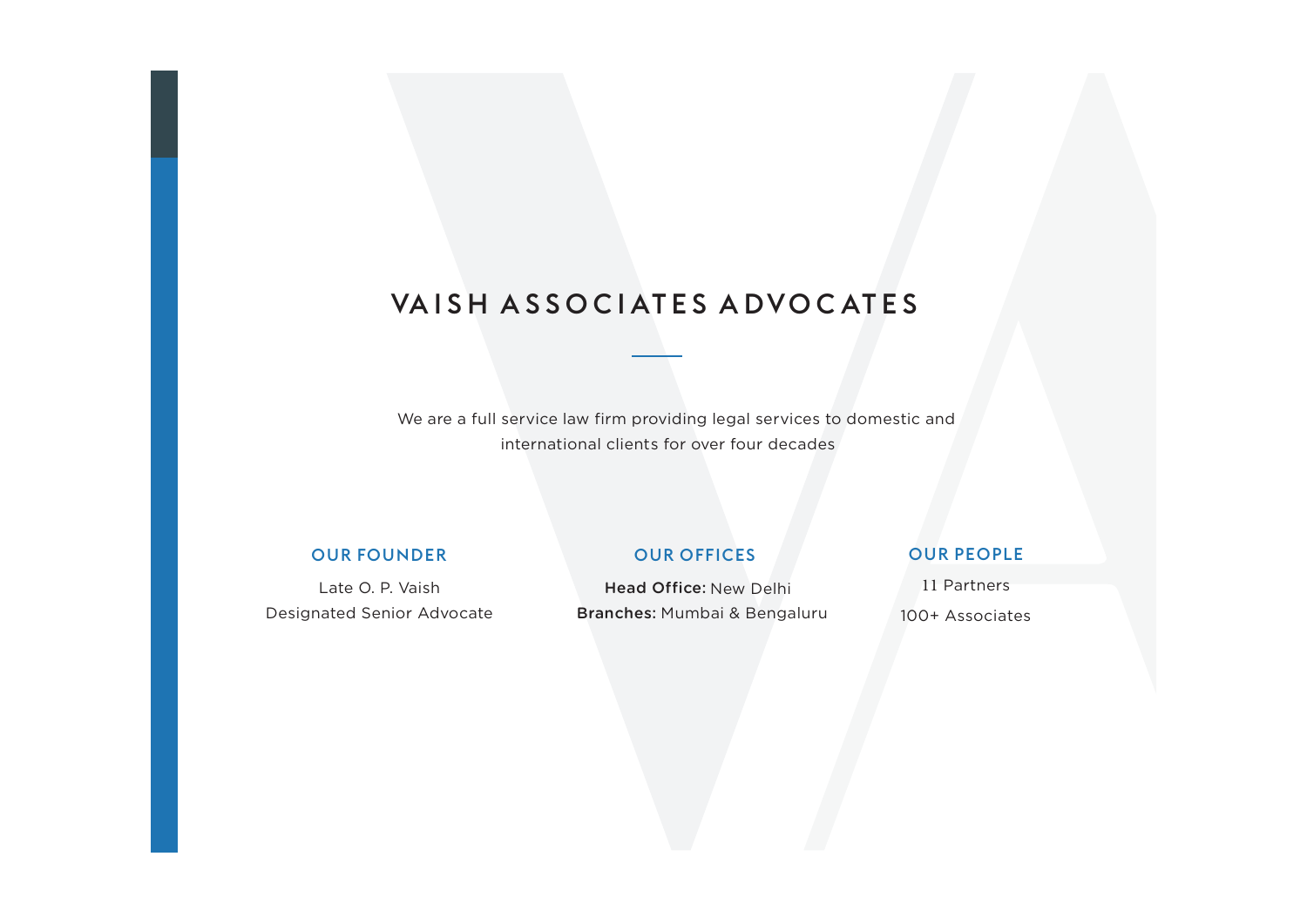## PIONEERING SINCE 1971

Set up in 1971, the growth of Vaish Associates Advocates ("the Firm") is a glowing tribute to its founder, Late Mr. O. P. Vaish. His visionary leadership, mentoring and hard work has helped the Firm to emerge as one of the better known law firms in the country. Since its inception, it continues to serve a diverse clientele, including domestic and overseas corporations, multinational companies and individuals.

Presently, the Firm has operations in Delhi, Mumbai, Bengaluru and associates in almost all the major cities in India. With increasing complexity in the modern professional and businesses environment, the Firm is committed to providing high quality, flexible, client focused legal and business advisory services. Every passing year is memorable to us for its challenges, and the multitude of creative solutions that we provide to our clients.

With in-depth knowledge and years of experience in almost all areas of laws and regulations, the professionals at the Firm help create value for any organization.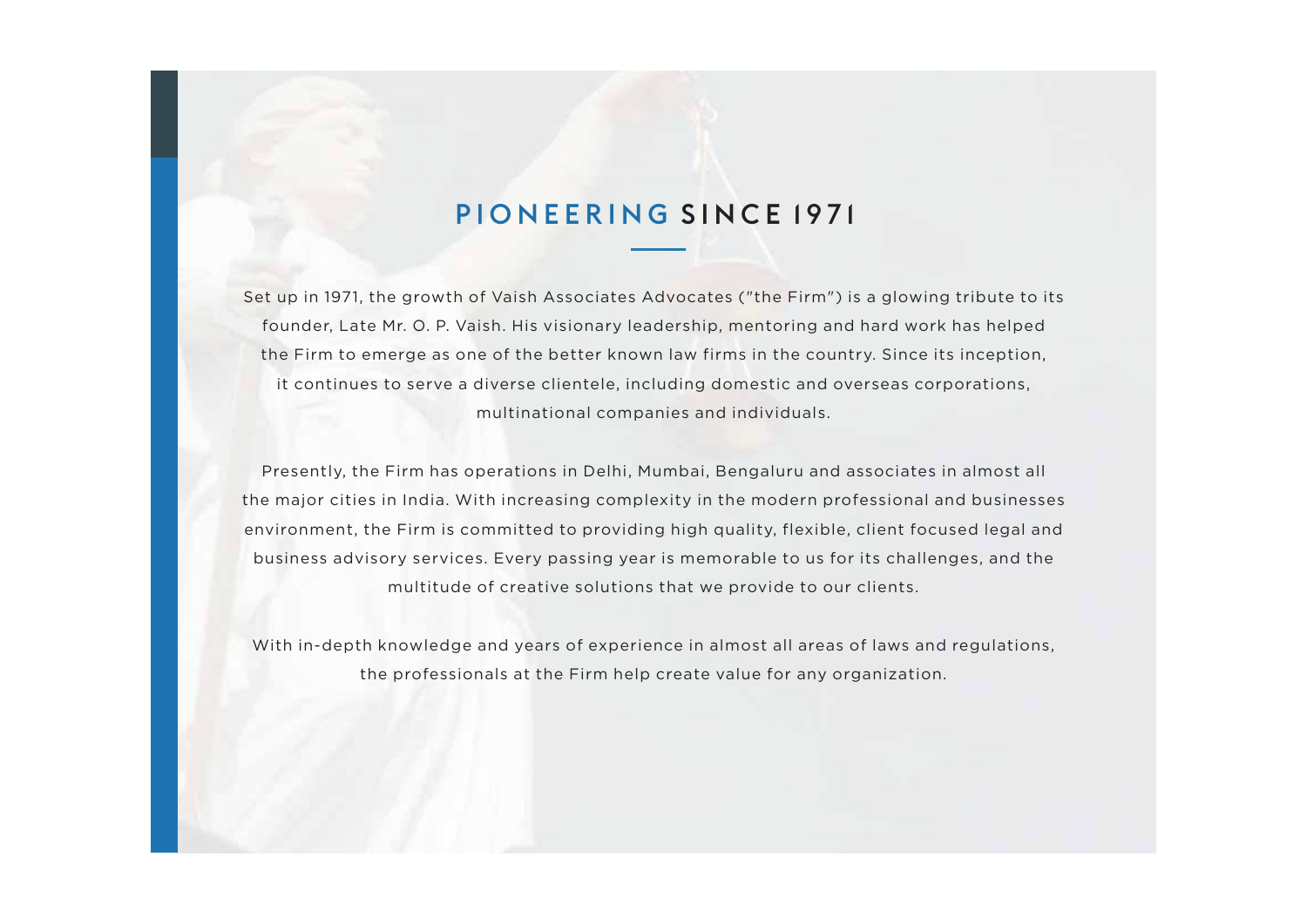## TA X AT I O N

With in-depth knowledge and years of experience in almost all areas of law and regulations, the professionals at the Firm help create value for any organisation in the following areas:

#### DIRECT TAX

The Direct Tax team comprising lawyers and chartered accountants, many of whom have multiple qualifications, offers a comprehensive array of tax advisory and litigation services for businesses and organisations in various sectors.

The Firm has a dedicated team of experts who are engaged in providing, inter alia, the following services:

- • Litigation before all forums (Supreme Court, High Court, Tax Tribunals, and Tax Authorities)
- • Advice and consultancy relating to both domestic and international tax issues
- •Strategic tax planning
- •Transfer Pricing - study, compliance and representation
- •Compliance and Regulatory

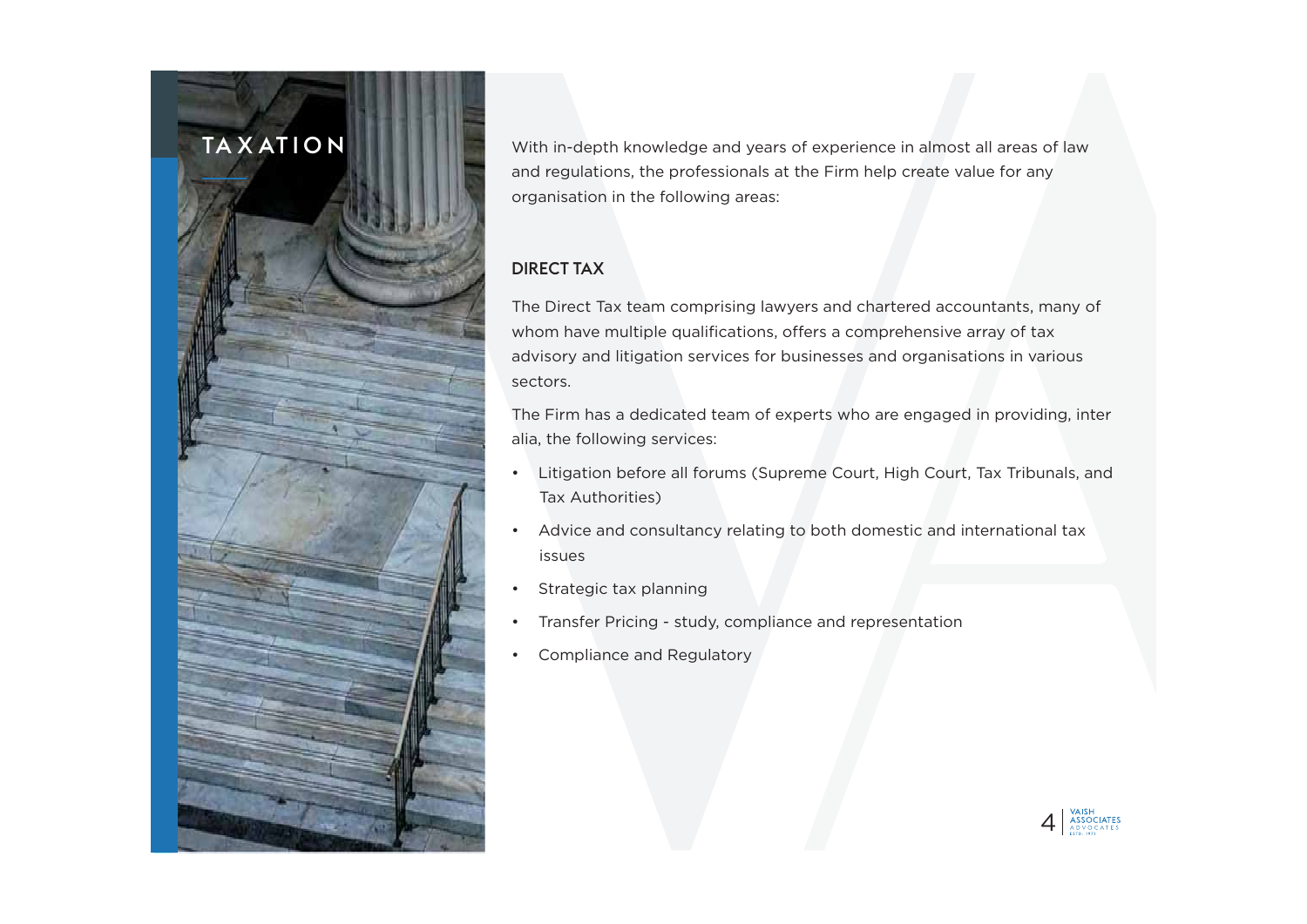### D I R E C T TAX

 In the niche and sought after arena of Transfer Pricing, the Firm has built capabilities to handle the entire gamut of services in relation thereto, right from the stage of compilation of data and preparation of transfer pricing reports to representation before the transfer pricing appellate authorities and courts. We understand the business, accounting and legal intricacies affecting taxation.

The Direct Tax team is widely acclaimed for its ability to find novel solutions to meet clients' needs while addressing the complexities of constantly changing domestic and international tax regimes. We have successfully handled several high profile tax litigation matters both relating to domestic and international taxation and have obtained path-breaking rulings. The Direct Tax team is well known and has, over the years, gained respect of the tax administrators, businesses and judiciary alike, for its competent handling of litigation and providing quality advice across the entire spectrum of direct tax laws.

We have always endeavored to deliver efficient and cost effective services appreciating the specific needs of clients, so as to provide maximum value. As a result, the team continues to serve as trusted tax counsels and advisors to many of India's large industrial houses, and multinational companies for nearly four decades.

The Firm is widely regarded as one of the best in Direct Tax practice in the country and is consistently ranked amongst the top tax law firm in various international rankings / surveys.

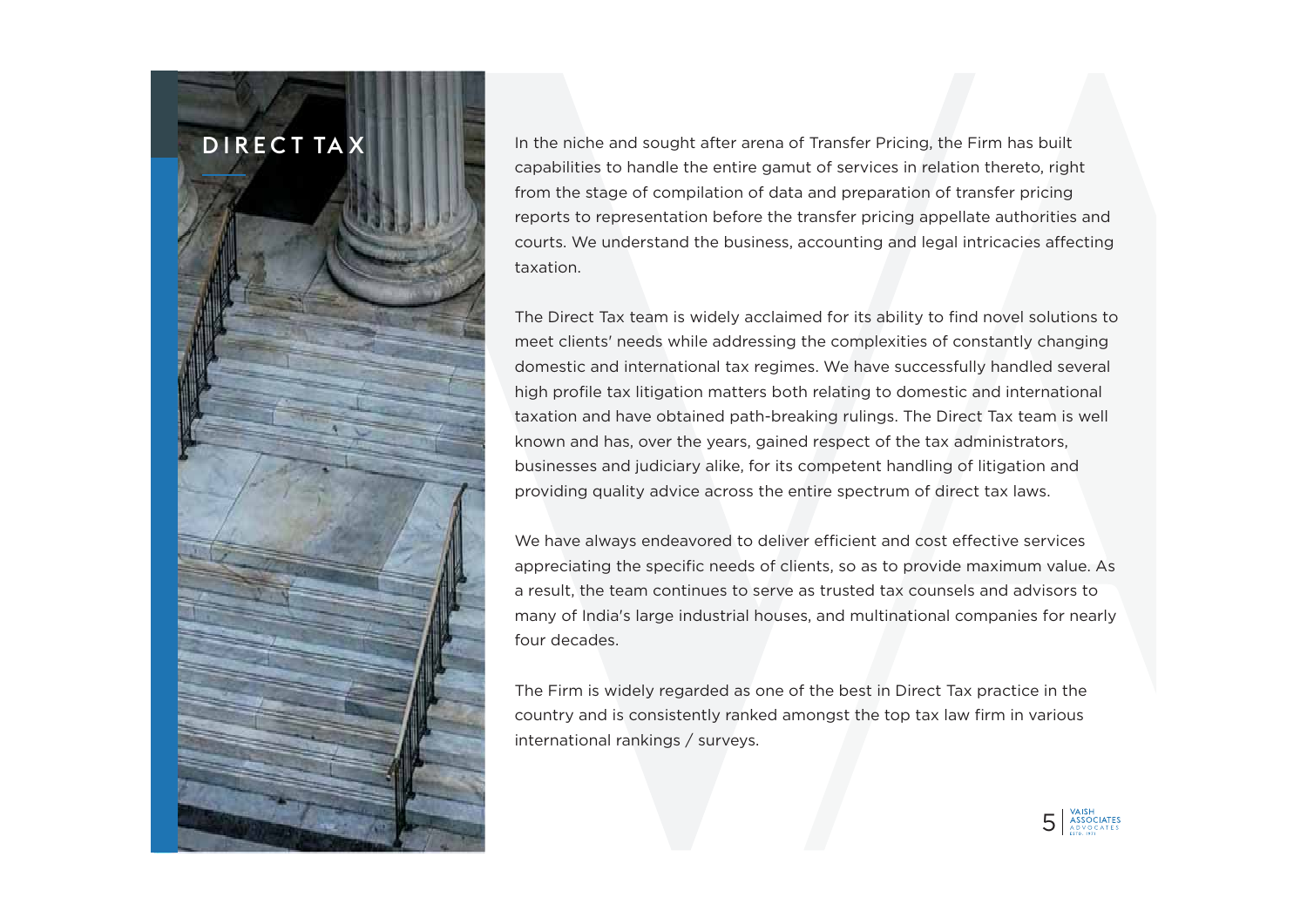## IN D I R E C T TA X

 The Firm's Indirect Tax team is well-equipped and dedicated to render advice and litigate across the entire spectrum of indirect tax laws. The team aims at suggesting practical and innovative solutions to its clients and has expertise in the following areas:

Goods and Services Tax ('GST'), Customs, Service Tax, Central Sales Tax/Value Added Tax ('VAT'), Central Excise, etc. The Firm has a dedicated team of experts who are engaged in providing, inter alia, the following services:

- • Litigation before all forums (Supreme Court, High Court, Tax Tribunals, and Tax Authorities)
- • Advisory and Consultancy in areas like Banking, Finance, Leasing, Infrastructure, Real Estate, Hospitality, Software, Media and Entertainment, Advertising, Retail Trade, Management Consultancy, Education, Automobile, Auto-ancillaries, Airlines, Shipping Industries, etc.
- • Managed Services in the area of Compliance and Regulatory matters on all India basis which includes within its ambit filing of returns, facilitation of audit, refunds under Foreign Trade Policy Schemes, etc.

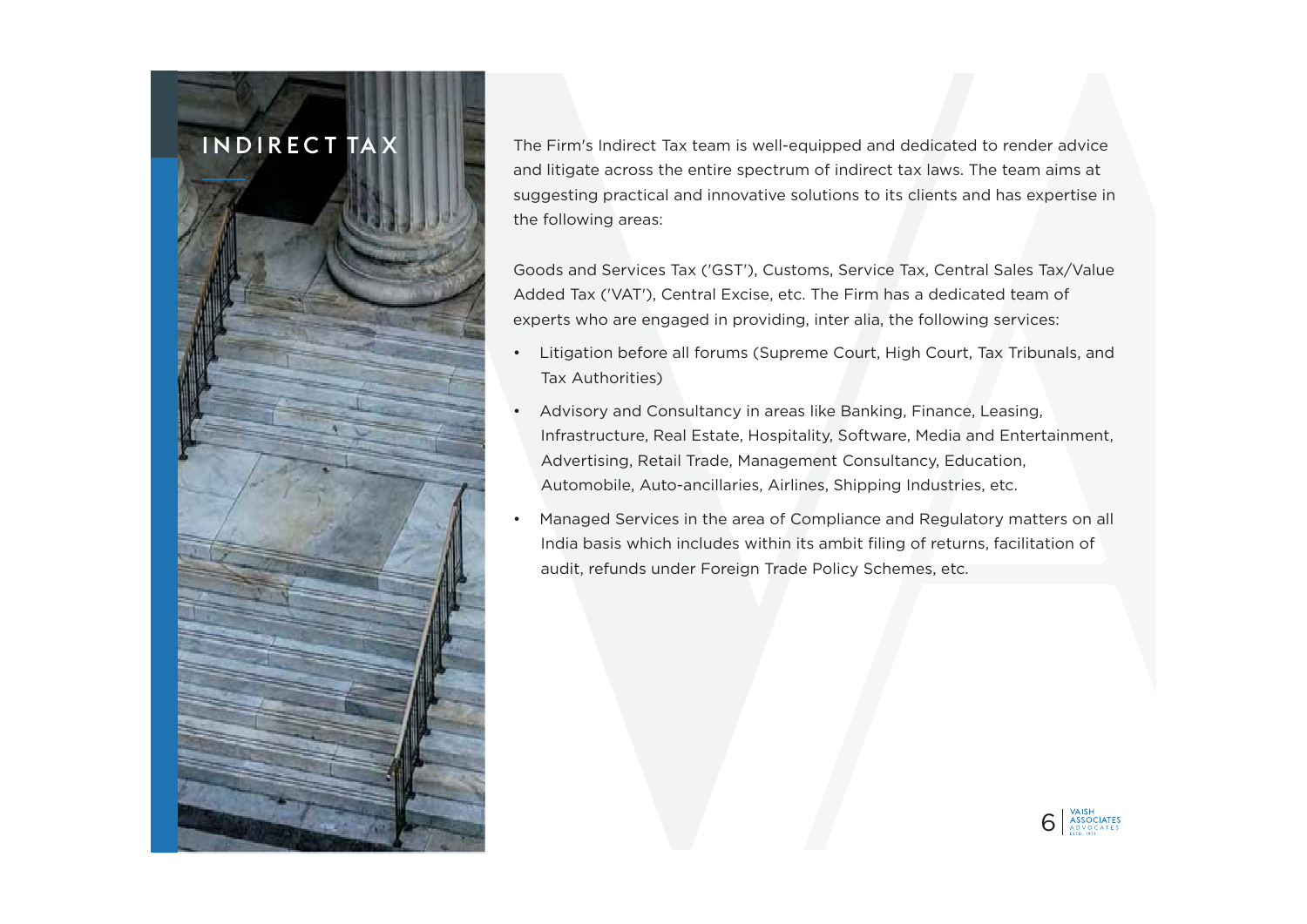# C O R P O R AT E **PRACTICE**

The Corporate team offers services across all stages of development experienced by a corporate entity, right from its inception to dissolution. At the Firm, we follow a unique work ethic. For every transaction, be it Corporate, Real Estate, Regulatory, Labour and Employment, Finance Compliance or others, an efficient team of lawyers and professionals works closely to structure and execute the transaction, thereby providing the client a holistic solution.

#### MERGERS AND ACQUISITIONS (M&A) AND BUSINESS RE-ORGANISATION

Restructuring transactions require a multi-dimensional strategy involving courts, creditors and shareholders. The Firm has a robust mergers and acquisitions practice with a team comprising of extensive experience in handling prestigious and complex transactions. The team advises on all facets of mergers and acquisitions and related corporate issues, such as conducting legal due diligence, drafting / review of term sheets and conducting negotiations on behalf of investors. Further, the Firm has engaged in advising corporations on regulatory compliance and the interpretation of corporate, taxation and foreign exchange laws. The Firm's lawyers have worked across sectors and are involved in negotiated transactions, including buyouts, mergers, demergers, stock and asset purchase, restructuring and private equity investments.

The Firm has been involved in advising on some of the largest deals in the Indian corporate history. We deliver comprehensive advice to our clients by providing risk averse and tax compliant business solutions in a time bound manner.

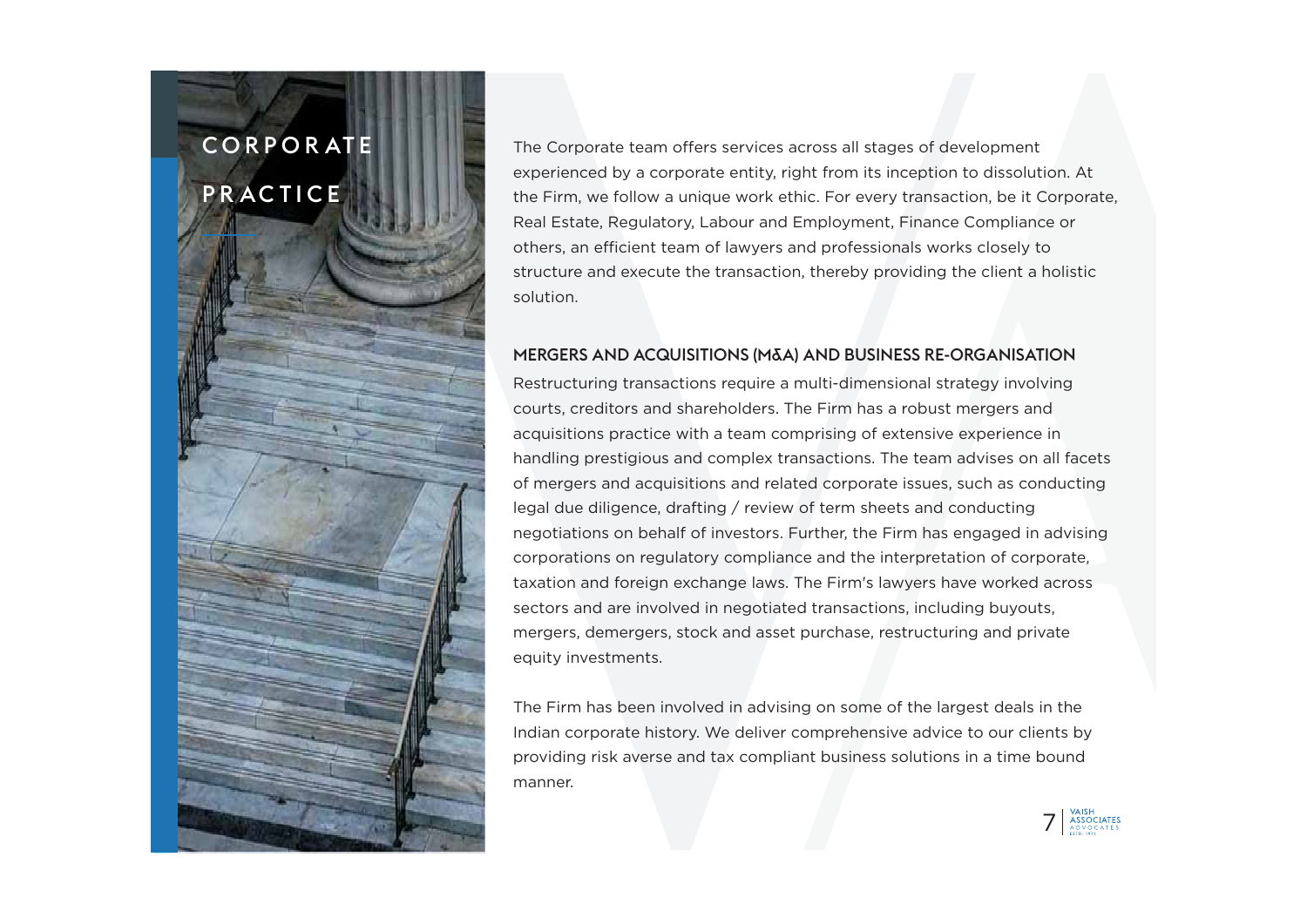### C O R P O R AT E

## PR AC TICE



#### **The team specialises in the following areas:**

- •Corporate Re-structuring
- Merger, Demerger and Buyouts
- Debt Re-structuring
- Financial distress remedies
- Cross-border Transactions (to achieve consolidation of holdings, merging hived-off companies as part of corporate restructuring, establishing strategic alliances, expansion of business, besides stock and asset purchases, tender offers and leveraged buyouts)
- Planning strategies for both acquirers and the potential acquisition targets (domestic and cross-border transactions)

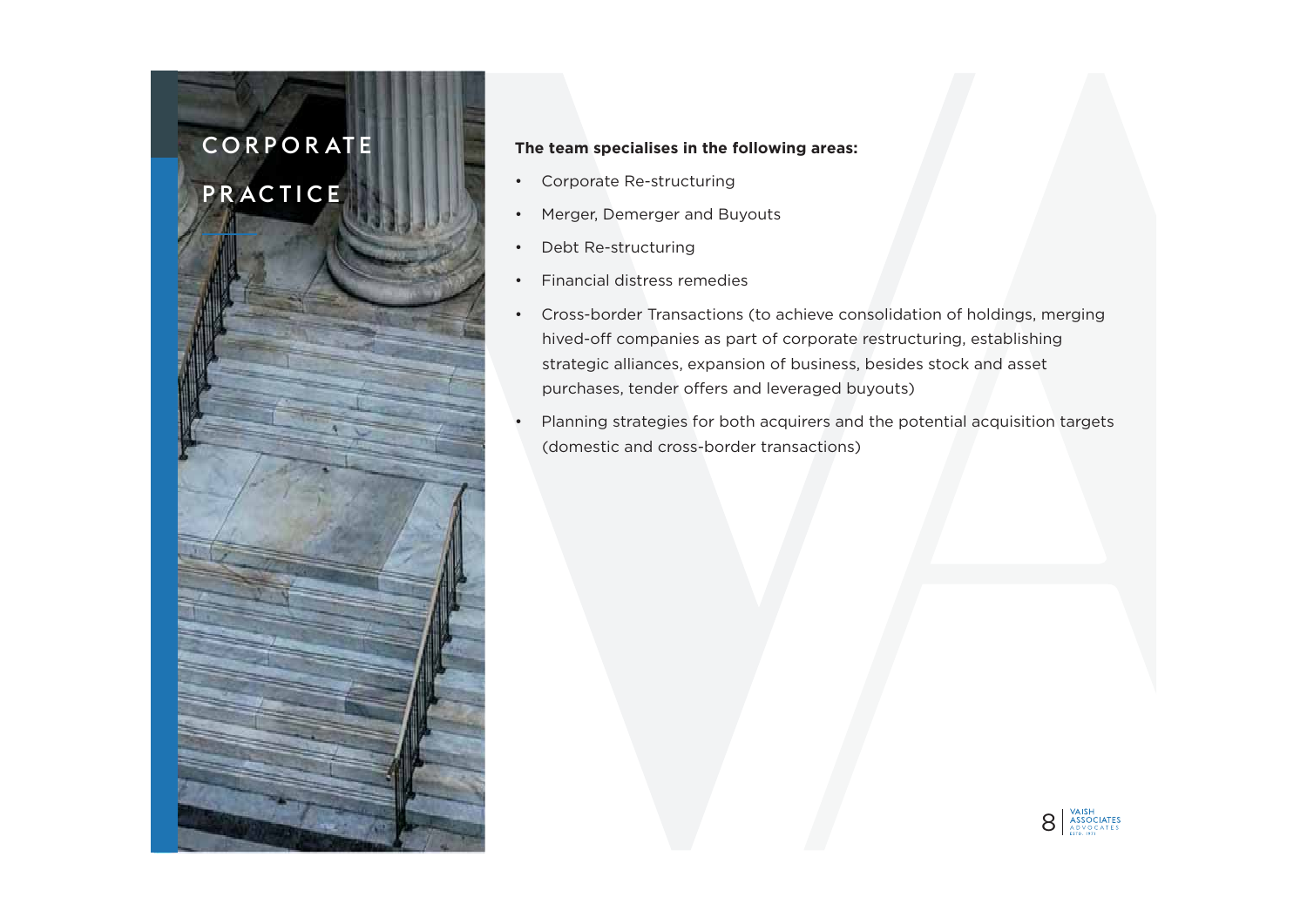# C O R P O R AT E

## PR AC TICE



The team is well-acquainted with the international corporate environment and understands the requirements of both foreign clients and domestic clients engaged in cross-border transactions. The Firm has a dedicated team of specialized professionals offering a range of legal and advisory services, covering all aspects related to foreign investments including the following:

- •Inbound and Outbound Investments
- •Joint Ventures
- •Financial and Technical Collaborations
- •Drafting of Distribution and Franchise Agreements
- •Cross-border Transactions, etc.
- • External Commercial Borrowings (ECB) and Foreign Currency Convertible Bonds (FCCB)

The team also has valuable experience in advising clients in areas like:

- •Foreign Exchange Laws
- •Regulatory Framework
- •Setting up Offshore Business
- •Industry Specific Licences
- •Employment and Labour Laws governing expatriates
- •Joint Ventures/ Strategic Alliances

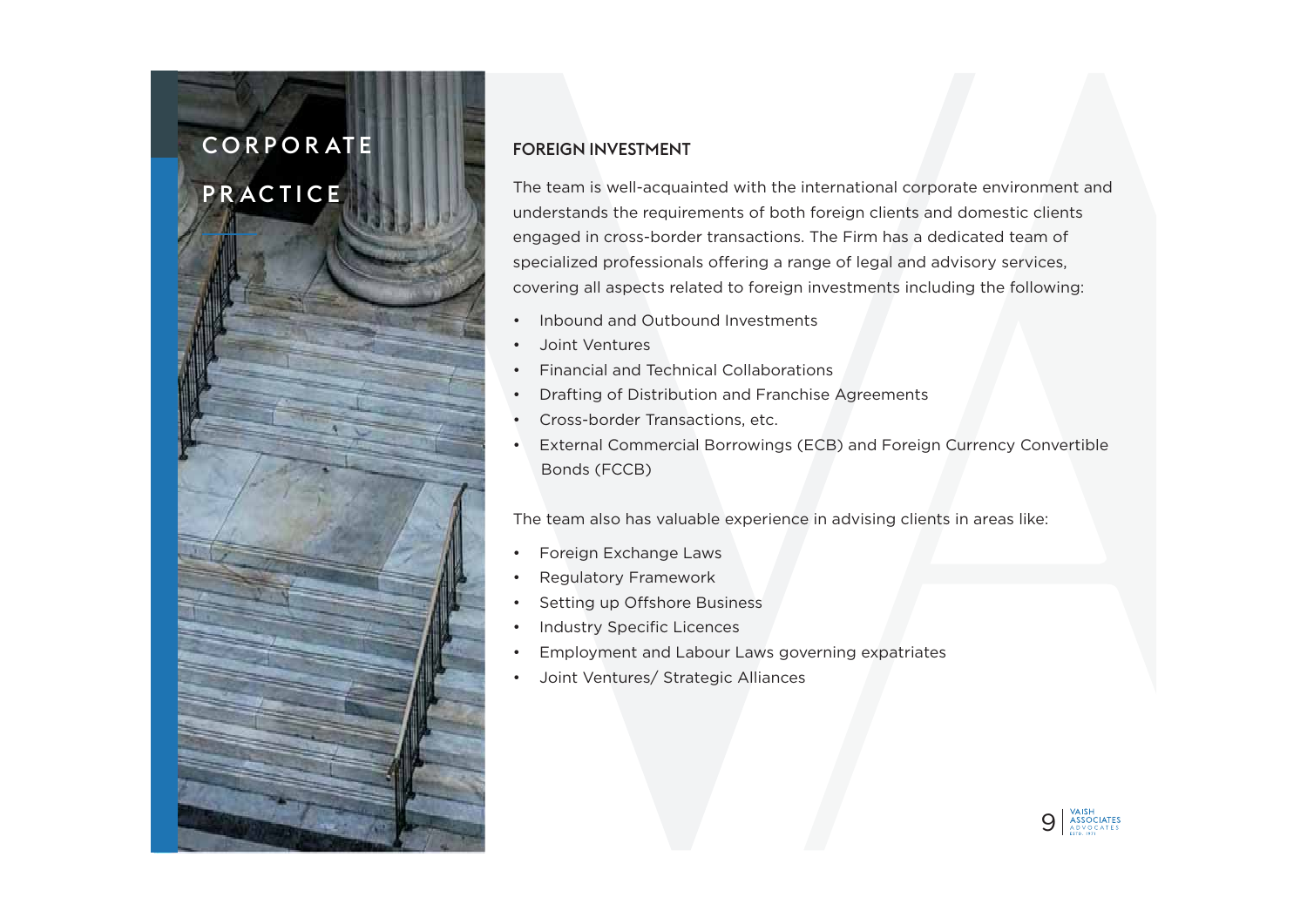# C O R P O R AT E PR AC TICE

The team has successfully negotiated and drafted joint venture agreements in the nature of share purchase / subscription agreements, shareholders' agreements, etc. and other related incidental agreements. Our expertise lies right from the stage of conducting due diligence till closing of the transaction, including completing of post-closing activities.

#### CAPITAL MARKETS

The team enjoys an unmatched client trust in providing services relating to securities laws. It is well-equipped to handle transactions related to Securities Contract Regulation Act, 1956 (SCRA), Securities & Exchange Board of India Act, 1992 (SEBI) along with rules, regulations and guidelines formulated by SEBI and is also well-versed with the international trends in the capital markets.

The practice encompasses all aspects of domestic & international equity and debt offerings, including consultation, advisory and continuous disclosure service in relation to capital markets.

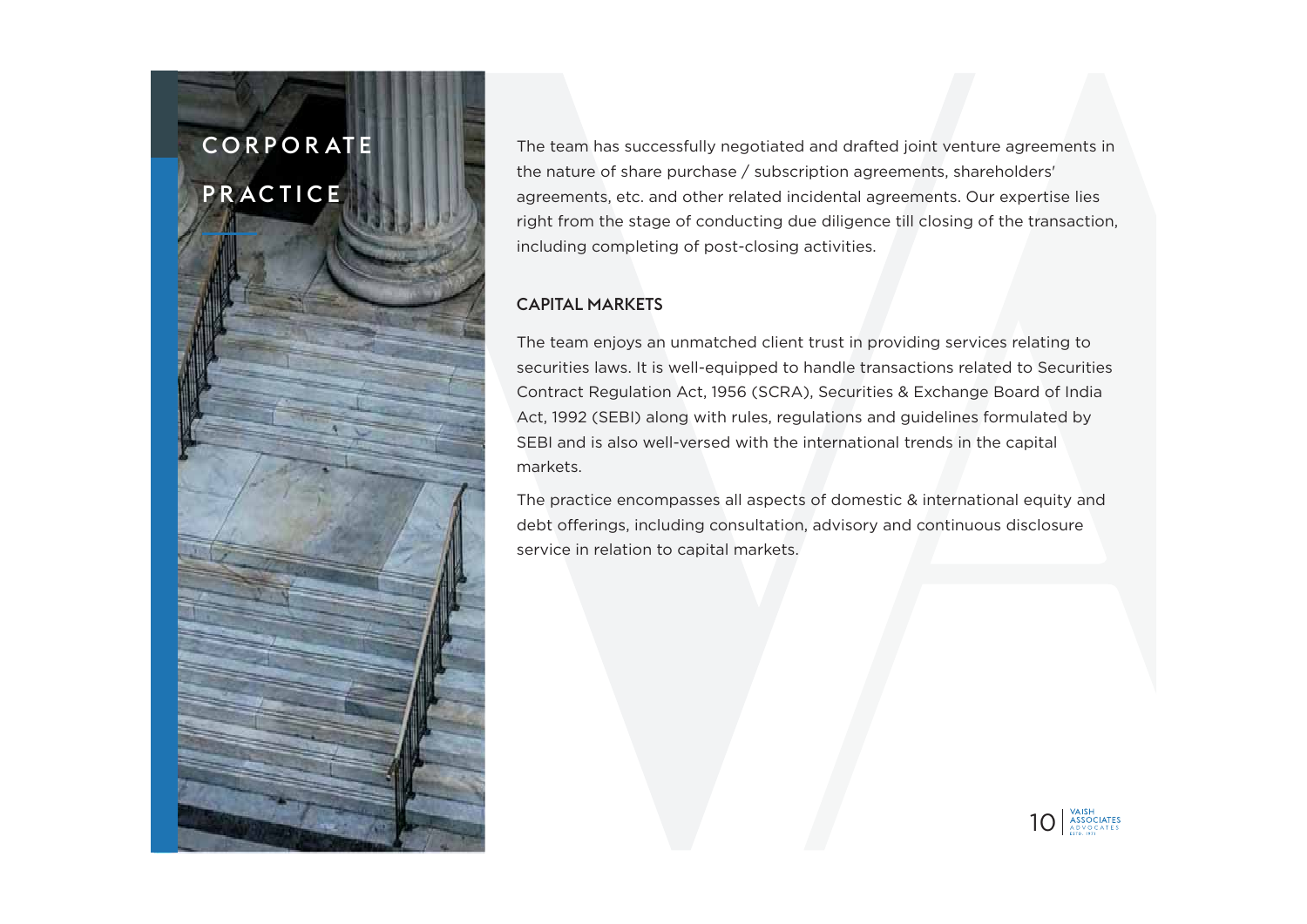## C O R P O R AT E

## **PRACTICE**



- Public offers of equity shares, debentures, bonds, etc.
- •Bonus and Rights Issues of equity shares, debentures, etc.
- • Private placement, including Qualified Institutional Placement of equity shares, debentures, and other convertible instruments
- •Handling open offers with respect to takeover / acquisition of companies

#### REGULATORY COMPLIANCES

The team also advises companies on several issues relating to corporate, securities and allied laws and helps clients comply with regulations and procedural requirements under applicable laws.

#### CORPORATE SECRETARIAL

The Corporate Secretarial team specializes in providing support, assistance and guidance to companies and its officers to meet their statutory compliance obligations. This ensures that good corporate governance practices are both implemented and maintained.

Our team of experts possess technical and practical knowledge to support companies across a broad spectrum of industry sectors, including domestic and international companies alike. The team's in-depth local knowledge of company secretarial practice allows it to deliver efficient and quality service to new and existing clients.

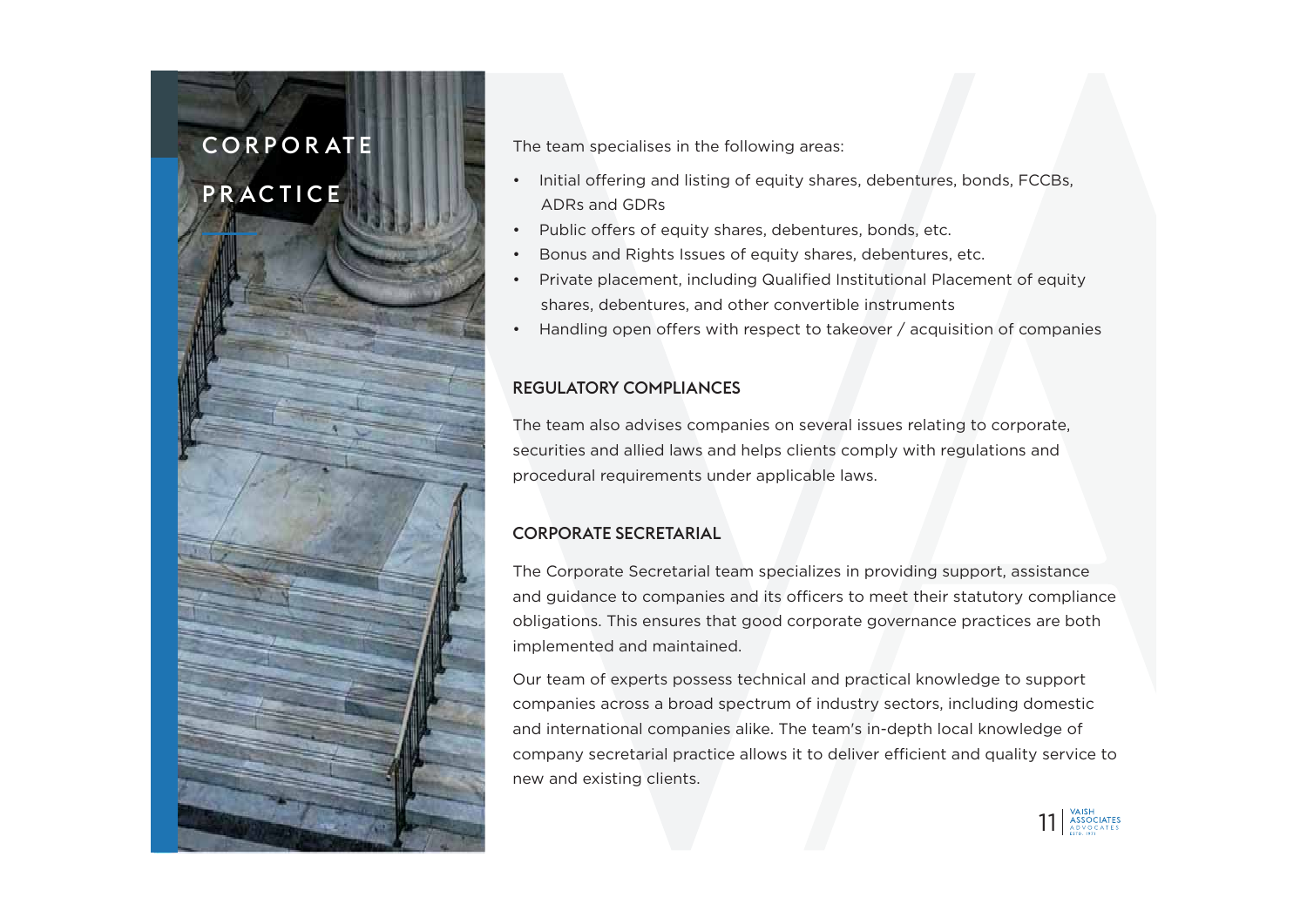# C O R P O R AT E **PRACTICE**

The team's extensive experience helps it ascertain the specific needs of its clients and ensures that corporate secretarial services are delivered in a timely and effective manner.

The team is committed to the highest level of professionalism and ethics, helping organizations meet the essential corporate compliance obligations. The team focuses on the adoption of a proactive approach to ensure its clients are kept up to date with their compliance obligations. The team conducts legal and secretarial due diligence in different areas depending upon the nature of the transaction, namely:

- •Venture Capital Investments
- •Mergers and Acquisitions
- •Cross-border Acquisitions
- •IPO / Rights issues
- •Overseas borrowings, including FCCBs, GDRs, ECBs, etc.

Additionally, the team regularly undertakes legal compliance health check-ups of companies in varied sectors with the objective of:

- • Ascertaining the extent of legal compliance under the applicable Indian laws
- • Highlighting the gaps in terms of non-compliance under the applicable Indian laws
- •Deciphering the remedial measures for overcoming the deficiencies
- • A single consolidated report is subsequently provided dealing with all the legal compliances / aspects that require immediate attention of the management and has an important bearing on the running of the business and liability of the management

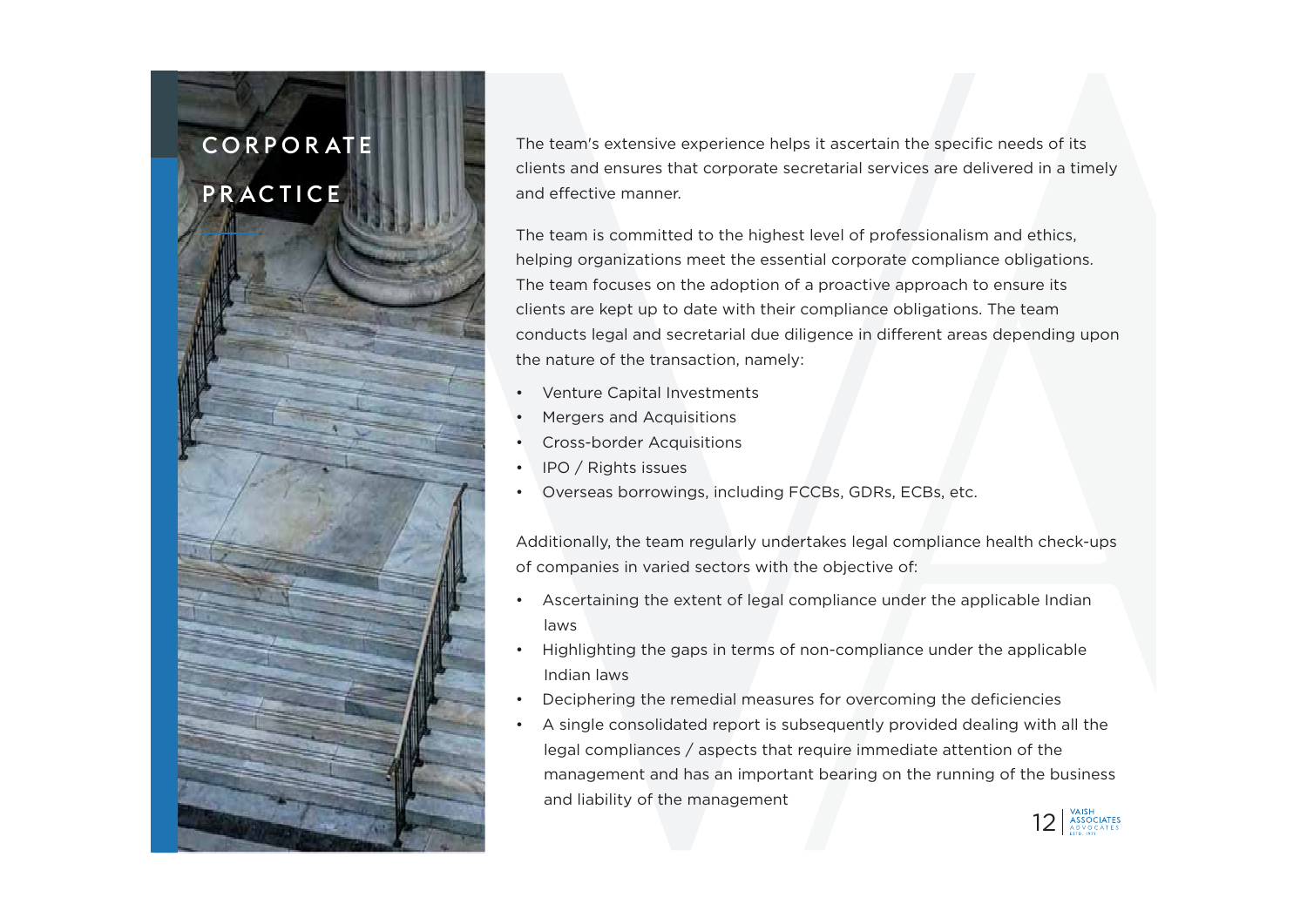## C O R P O R AT E PR AC TICE



#### OUR SERVICES

#### **Incorporation Services**

Setting up of private companies limited by shares, Special Purpose Vehicles, companies limited by guarantee, Limited Liability Partnership (LLP), Not for Profit companies and public companies. Assisting foreign companies with the establishment of liaison offices, branch offices and project offices in India.

#### **Annual Compliance Services**

Our annual compliance package for clients provides the certainty required to ensure their annual compliance obligations are dealt with in a timely and efficient manner. Our services include:

- •Maintenance of statutory registers and minute books
- • Preparation of Annual Returns and filing with the Companies Registration **Office**
- • Obtaining Director Identification Number (DIN); Digital Signature Certificate (DSC) and Know Your Client (KYC) compliances for Directors
- • Holding of Board / Shareholders meetings and documentation of the **Minutes**

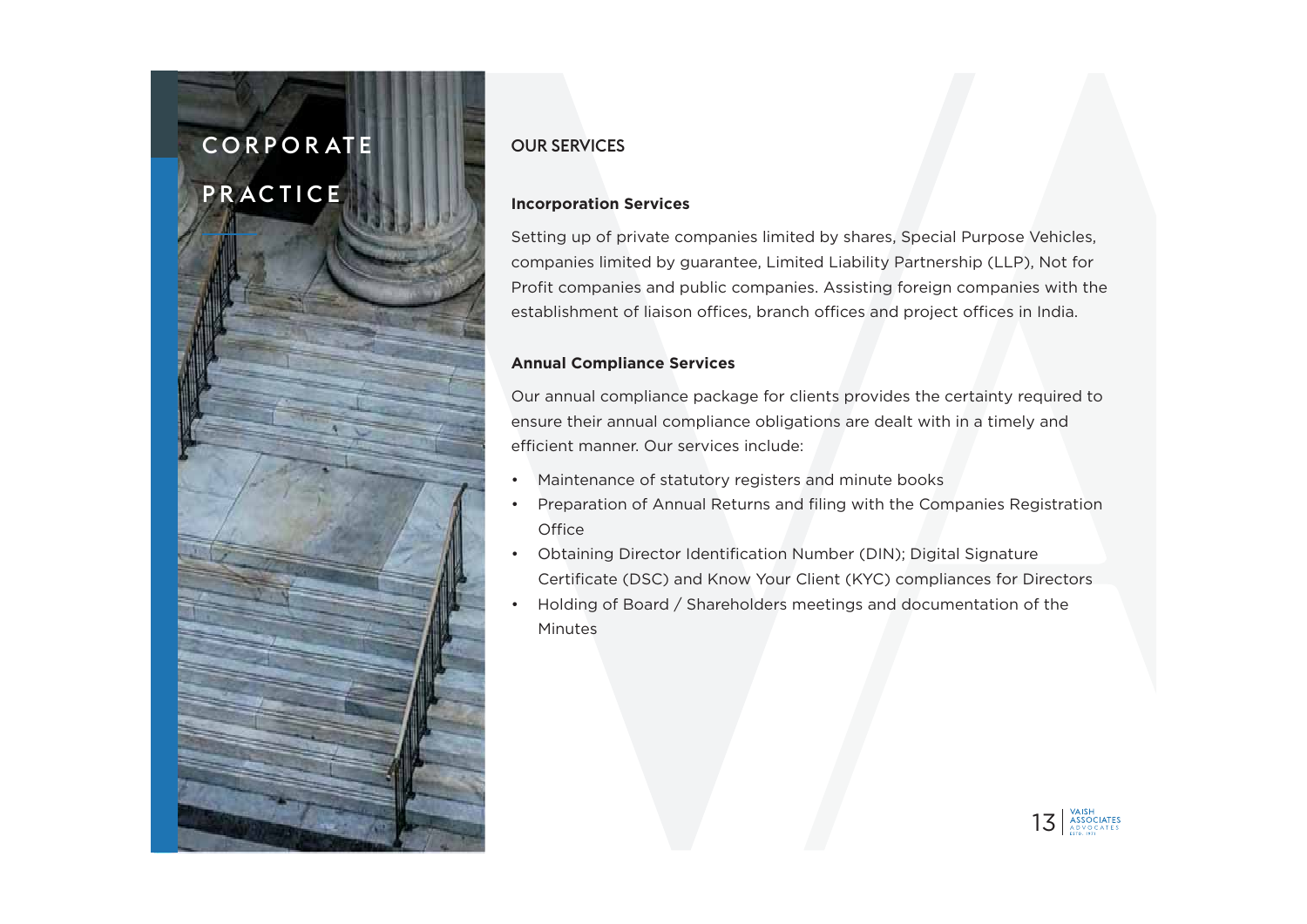## C O R P O R AT E

## **PRACTICE**



- • Changes in companies' share capital to include - share transfers, share allotments, buy-back and re-organization of share capital including capital reduction
- • Fund infusion through rights and preferential issues, compulsory convertible securities
- •Change in the objects of the company
- •Change in registered office of the company — inter and intra-state changes
- •Appointment of key managerial personnel and their remuneration
- •Corporate Social Responsibility services
- • Liaisoning with authorized dealer bank for obtaining foreign inward remittance certificate and Know Your Client compliances of non-resident investor
- • Filings under FEMA with Reserve Bank for issue/transfer of securities under Single Master Form (SMF) on FIRMS portal
- •Review of related-party transactions and compliances in respect thereof
- •Corporate law due diligence services and company search
- • Carry out health checks for companies on their statutory records and compliance history
- • Company conversions, name changes and review of constitutional documents
- •Provision of registered office facility for our clients
- •Compliances under the Limited Liability Partnership Act, 2008

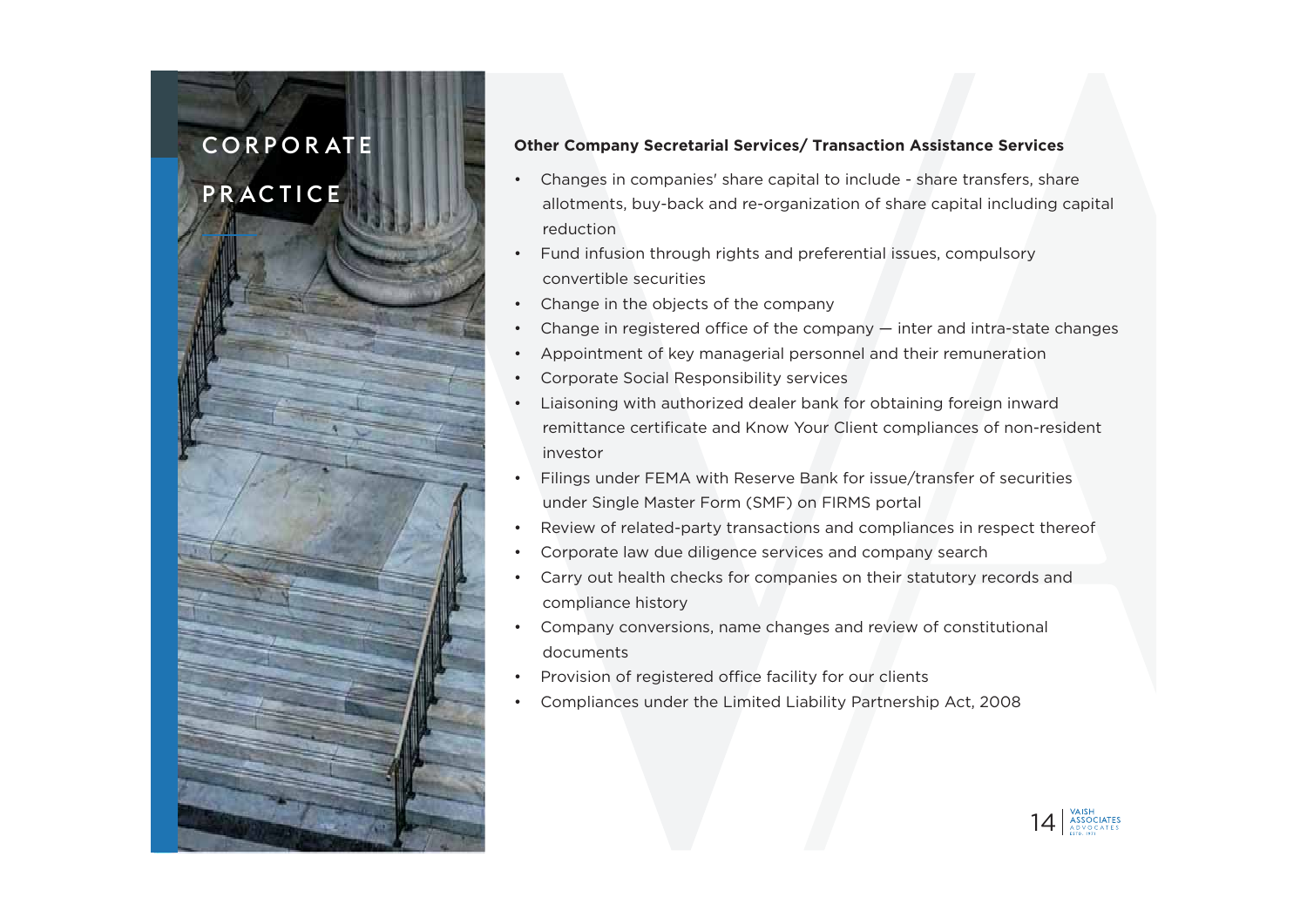# C O R P O R AT E **PRACTICE**



#### Advisory Services

Addressing queries on permitted activities, management structure, audit requirements, applicability of various compliance requirements and any other queries and providing opinions on various matters under the provisions of Companies Act, 2013 and the Limited Liability Partnership Act, 2008.

#### Licenses and registrations

Procuring registrations such as Permanent Account Number, Tax Deduction at Source, Goods and Services Tax, Provident Fund, Profession Tax, Importer Exporter Code, Shops and Establishments registration, etc.

#### Company Liquidation Services

End to end services in assisting with the closure of legal entity:

- •Winding up
- •Strike off

We understand the key corporate issues relating to our clients and act as trusted and valued advisers to support them on a wide range of matters, thus ensuring that our client companies are fully compliant in today's increasingly regulated environment.

Being a full-service firm allows us to use specific strengths of various teams to understand the complex issues faced by our clients.

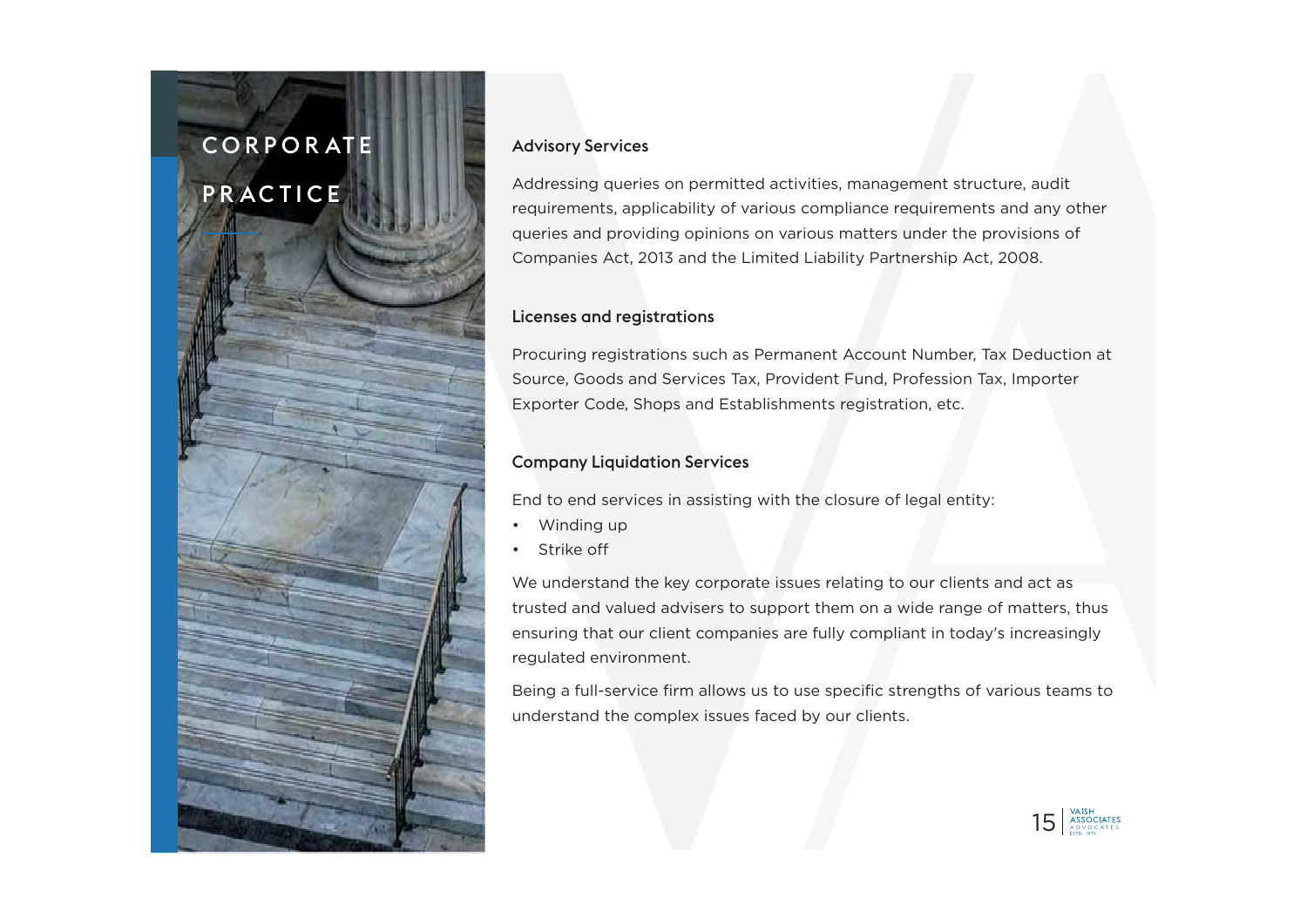# B A N K I N G A N D S T R U C T U R E D FINANCE

We offer a full spectrum of services in the area of Banking and Finance by actively assisting corporate clients in drafting and reviewing various documents pertaining to all kinds of financial arrangements, including but not limited to equipment supply financing, acquisition financing, raising of nonconvertible debentures, external commercial borrowings, term loan and working capital financing, factoring arrangements, securitization, acquiring pools of receivables by way of business transfer, advising on various fund based and fee based banking transactions, SARFAESI proceedings, banking laws and regulations, etc.

Our Firm acts for myriad global and domestic banks, in addition to numerous institutional lenders, multi-lateral development and credit institutions, asset managers, funds, real estate investors, arrangers and corporate borrowers.

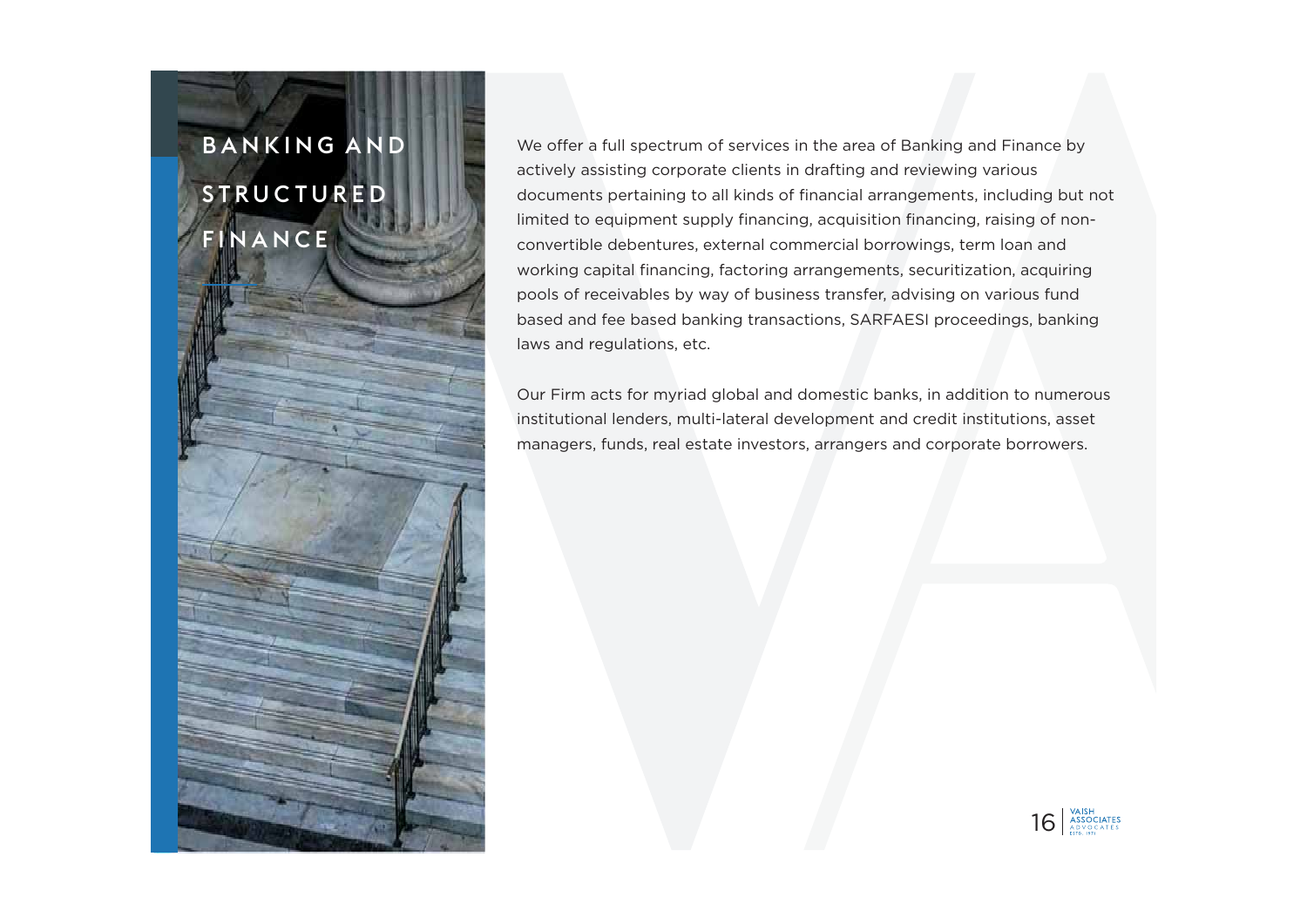# P R I VAT E EQUITY

Our Firm provides legal services to Private Equity and Venture Capital funds across the full range of their operations and activities.

#### **The areas in which we provide legal advice include:**

- • Advising on foreign investment issues, corporate and securities markets laws and issues applicable to investments
- •Due diligence of prospective investee companies
- •Negotiation assistance from term sheet stage till closing
- • Documentation and overall transactional support, including working closely with regulators like the Reserve Bank of India (RBI), The Department of Industrial Policy and Promotion (DIPP) and The Securities & Exchange Board of India (SEBI) and
- •Advising on exit strategies and implementation thereof

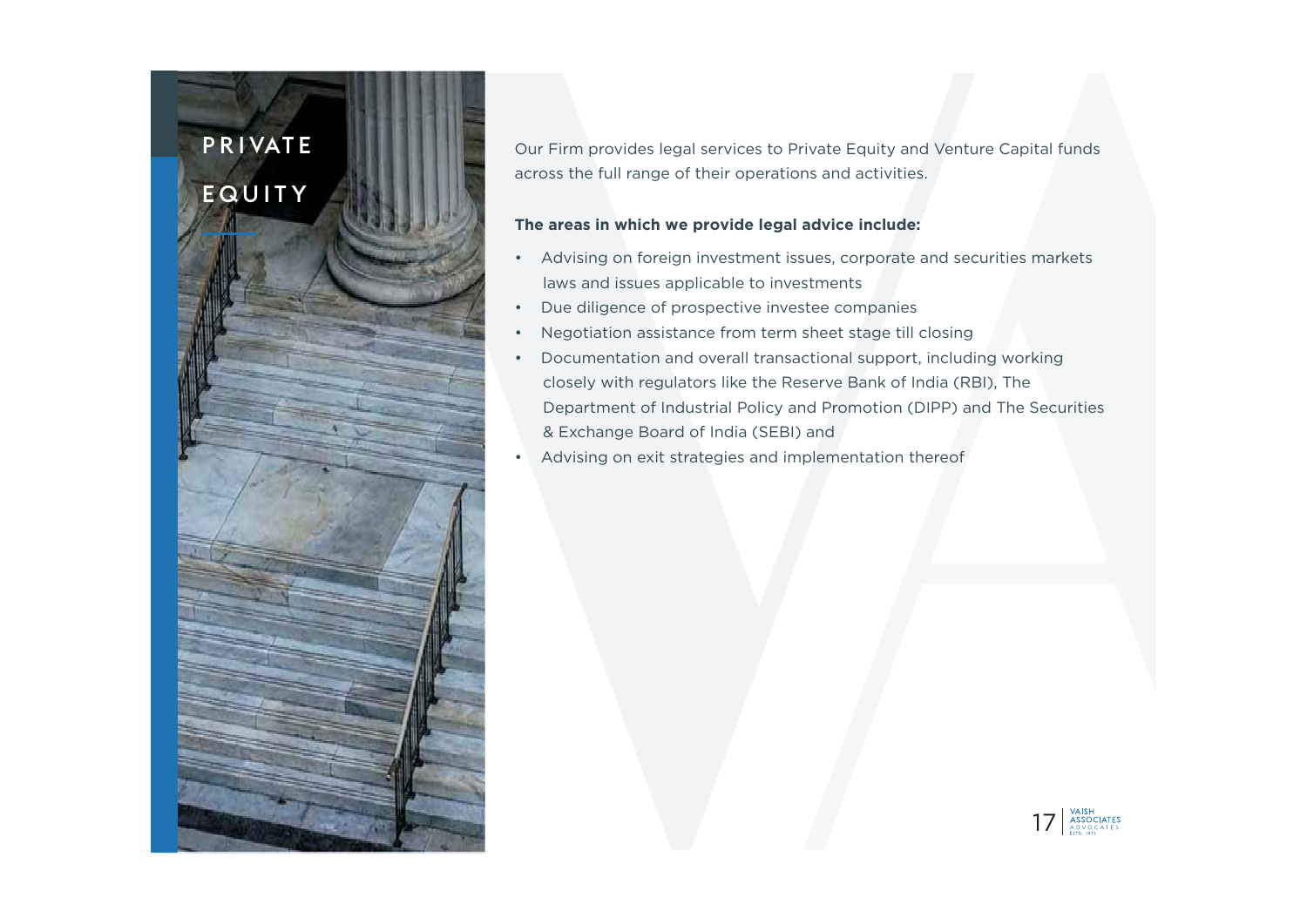### R E N E WA B L E

## E N E R G Y PR AC TICE



The Renewable Energy Practice team has gained extensive experience in advising project owners, developers, contractors and suppliers on project development and related transactional issues across India. The predominant focus of our practice is the wind and solar energy sectors.

The Firm advises not only on the acquisitions of existing and under development projects, but the entire cycle of green field project development.

#### **Our services cover:**

- •Preparation or review of project development documentation, namely:
- •Memorandum of Understanding / Term sheets
- •Non-disclosure Agreements
- •Engineering Procurement and Construction (EPC) / Turnkey Contracts
- •Framework / Facilitation / Umbrella Agreements
- •Supply Agreements
- •Service Agreements
- •Works Contracts
- •Power Purchase Agreements
- •Wheeling and Banking Agreements
- •Acquisition / sale of energy assets
- •Acquisition / sale of equity stake in companies
- • Acquisition of under development / operational assets, by way of asset sale

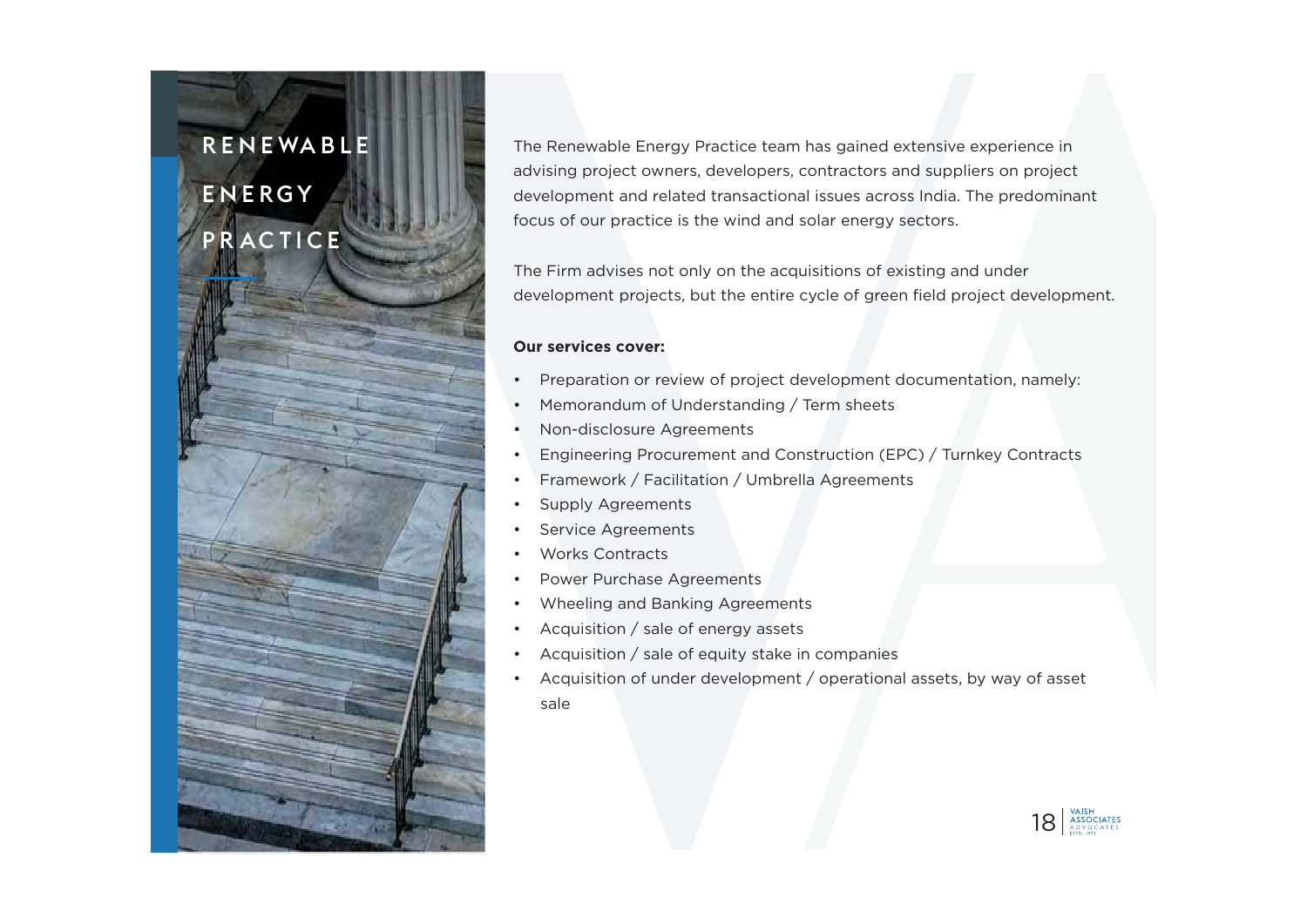# R E N E WA B L E E N E R G Y PR AC TICE

- Structuring of investments
- • Preparation or review of definitive agreements related to such purchase / sale
- Investment/joint ventures in companies within the energy sector
- • Due diligence of project, including title diligence with respect to the project land acquired / to be acquired for setting up a project
	- Pre-bid and bidding related assistance to participants in various Government promoted schemes, like JNNSM, state solar policies, etc.
	- Project Finance
	- Direct and indirect tax advice in relation to development of power projects

The Firm ensures that its clients have access to a truly multidisciplinary group of dedicated and experienced legal advisors drawn from its various specialist practice groups. Thus, it offers its clients composite advice on various facets of project development.

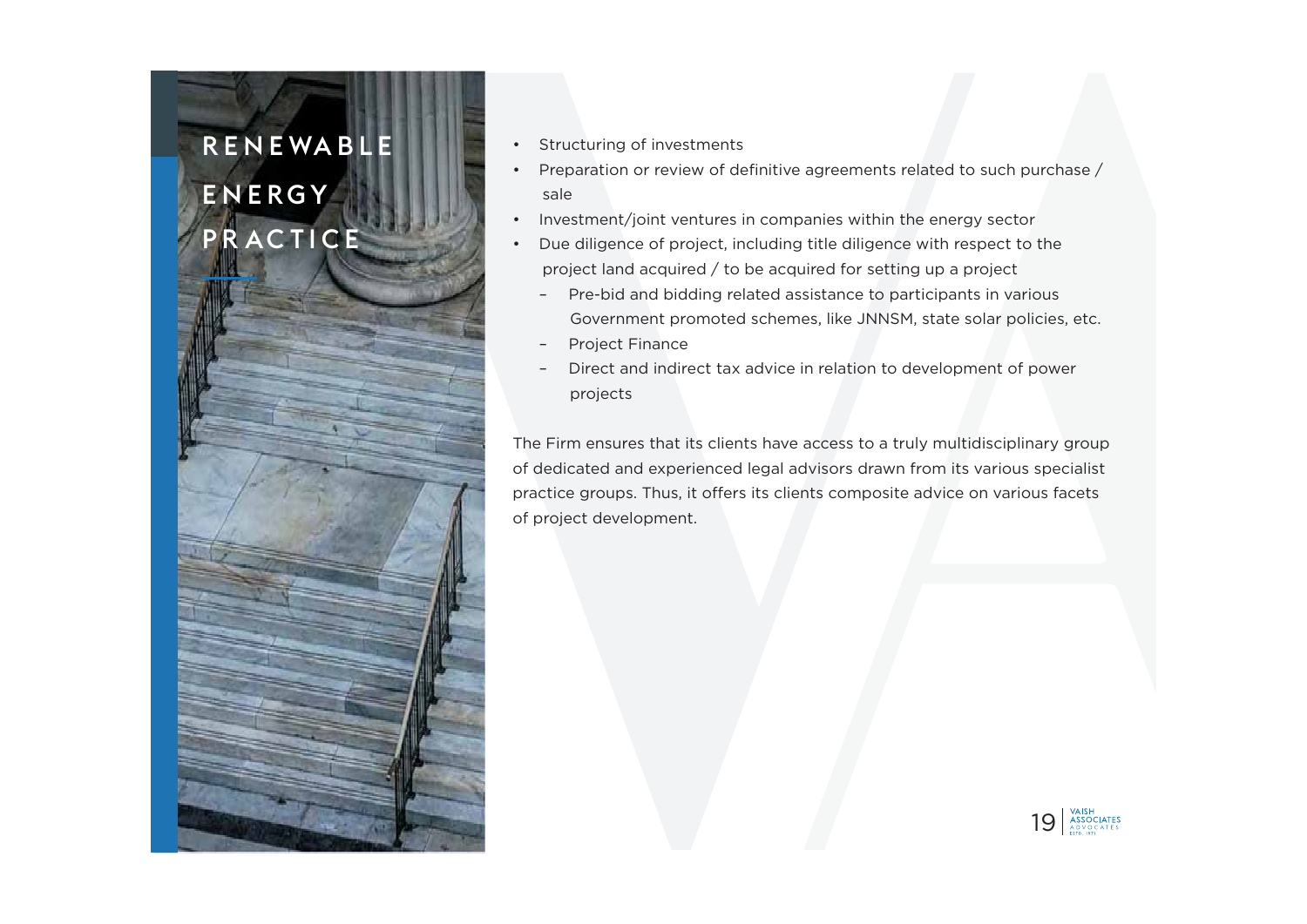# I N S O LV E N C Y A N D **BANKRUPTCY PRACTICE**

The team has expertise advising on restructuring and all aspects of insolvency and bankruptcy including preparation of resolutions and notices; settling of outstanding liabilities; appearances before various authorities, courts, and tribunals.

We advise secured and unsecured creditors on various aspects relating to claims against companies under Insolvency and Bankruptcy Code, 2016 including issues pertaining to enforcing security, representing clients in proceedings for directions and defending the corporate debtor. Our experience enables us to find practical and tailored solutions to the problems of corporate clients and smaller enterprises alike. We tailor our advice to the nature of the dispute and the appetite of the client. If a dispute arises, we help our clients navigate all types of commercial litigation in an effective manner. Our clients range from large multinational corporations to major financial institutions, as also high-profile individuals.

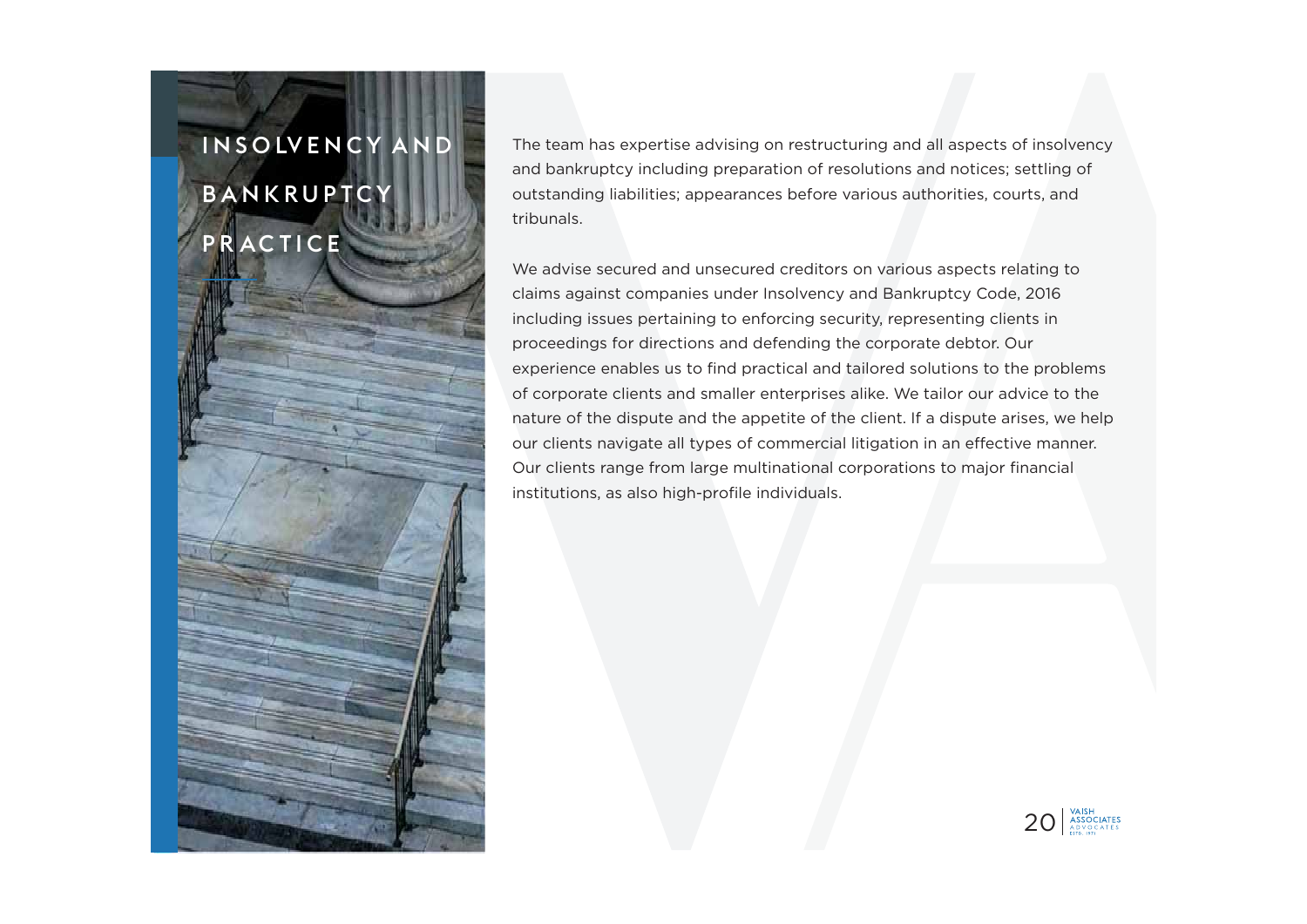# R E A L E S TAT E A N D CONSTRUCTION

Our Firm advises on all aspects of corporate real estate laws, including crossborder real estate transactions, real estate investment banking, real estate transaction finance, joint ventures and project development, title due diligence and particularly, the areas of general real estate and project finance (including mortgage-based financing, leasing, etc.); structuring of real property holding companies (SPVs), commercial lease agreements and facility management agreements including litigation matters involving real estate and advising on Indian property and related laws pursuant to the Transfer of Property Act, Stamp and Registration laws, Land Revenue laws, and Tenancy laws in several States of India.

Our real estate practice represents developers, investors, lenders, and business users in the acquisition, disposition, development, financing, construction, sale and leasing of real estate. We frequently assist in planning the structure of and negotiating complex real estate transactions, as well as handling the legal analysis and documentation.

Our work spans all types of real estate right from raw land to offices, apartments, retail, industrial, hotels, hospitals to complex mixed-use developments, and has involved projects throughout India.

The team has developed a deep understanding of the real estate business and strives to provide our clients with sound legal and practical solutions. Our clients look up to us to "get the deal done," and we work proactively to resolve issues and close transactions swiftly.

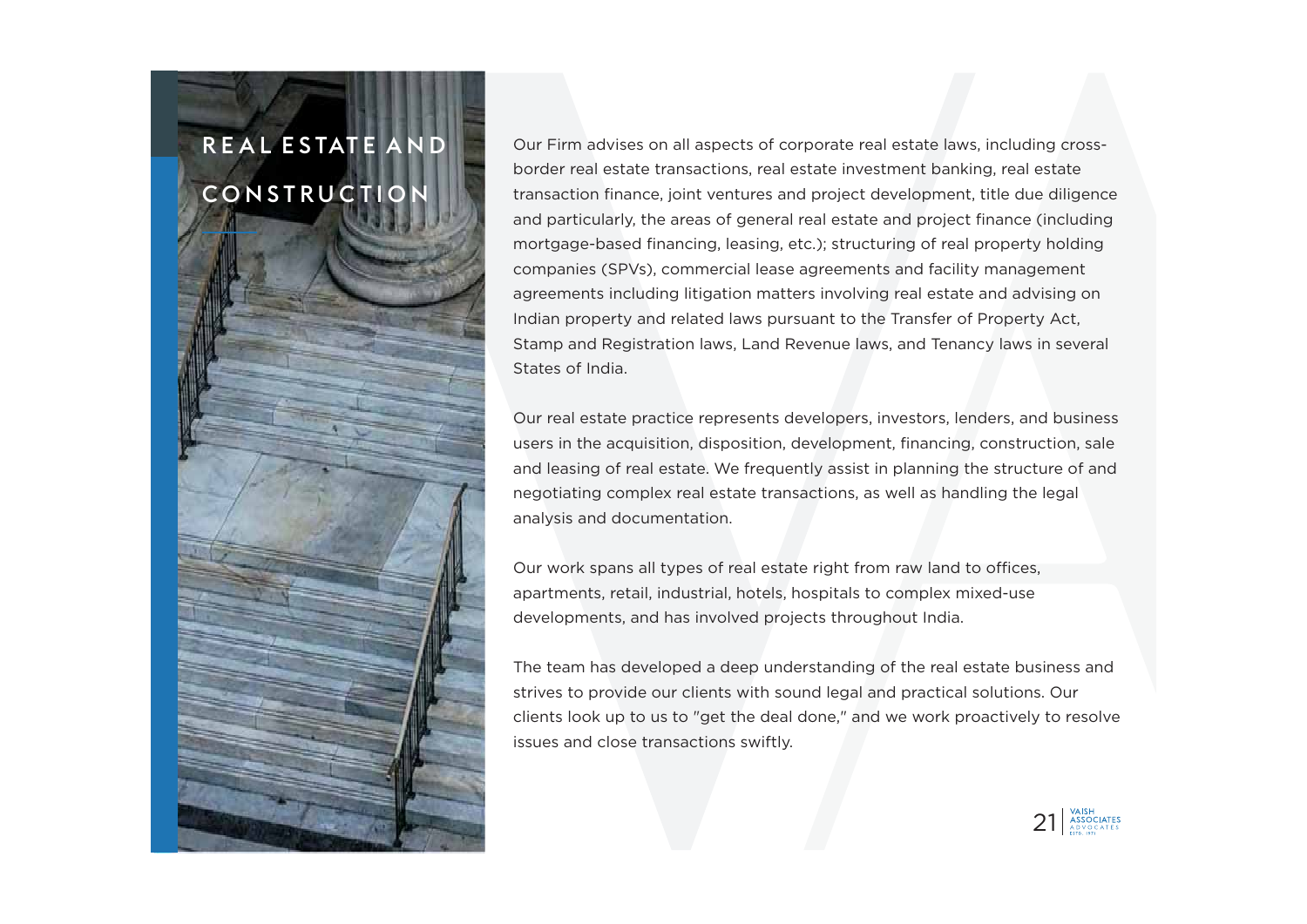# COMPETITION ANTITRUST

Increased competition, free flow of goods and services and minimal trade barriers have added importance to issues of competition/ anti-trust laws. The team possesses cross-disciplinary expertise in law, accountancy and economics for advising as well as rendering litigation support on issues of competition law to both domestic and global companies with regard to anticompetitive agreements, abuse of dominance, global mergers and acquisitions.

The team has successfully represented the maximum number of cartel, bid rigging cases in India including filing of leniency applications, merger control filings, economic and competitive analysis of combinations, transactional advisory on merger review process; and regulatory filings before the Competition Commission of India (CCI).

We have advised and successfully represented procurers and suppliers alike in competition law issues arising in tenders for award of supplies and services contracts.

We regularly undertake competition compliance programmes and train executives on antitrust risk management including dawn-raid.

The team spends a considerable amount of time and effort in understanding sector specific issues based on clients' needs. We regularly participate in events and contribute to several reputed journals on matters of Indian competition law and policy. Our team regularly appears before the Director-General (DG) during investigation, CCI during inquiry, the National Company Law Appellate Tribunal (NCLAT) in appeals and before the High Court and Supreme Court.

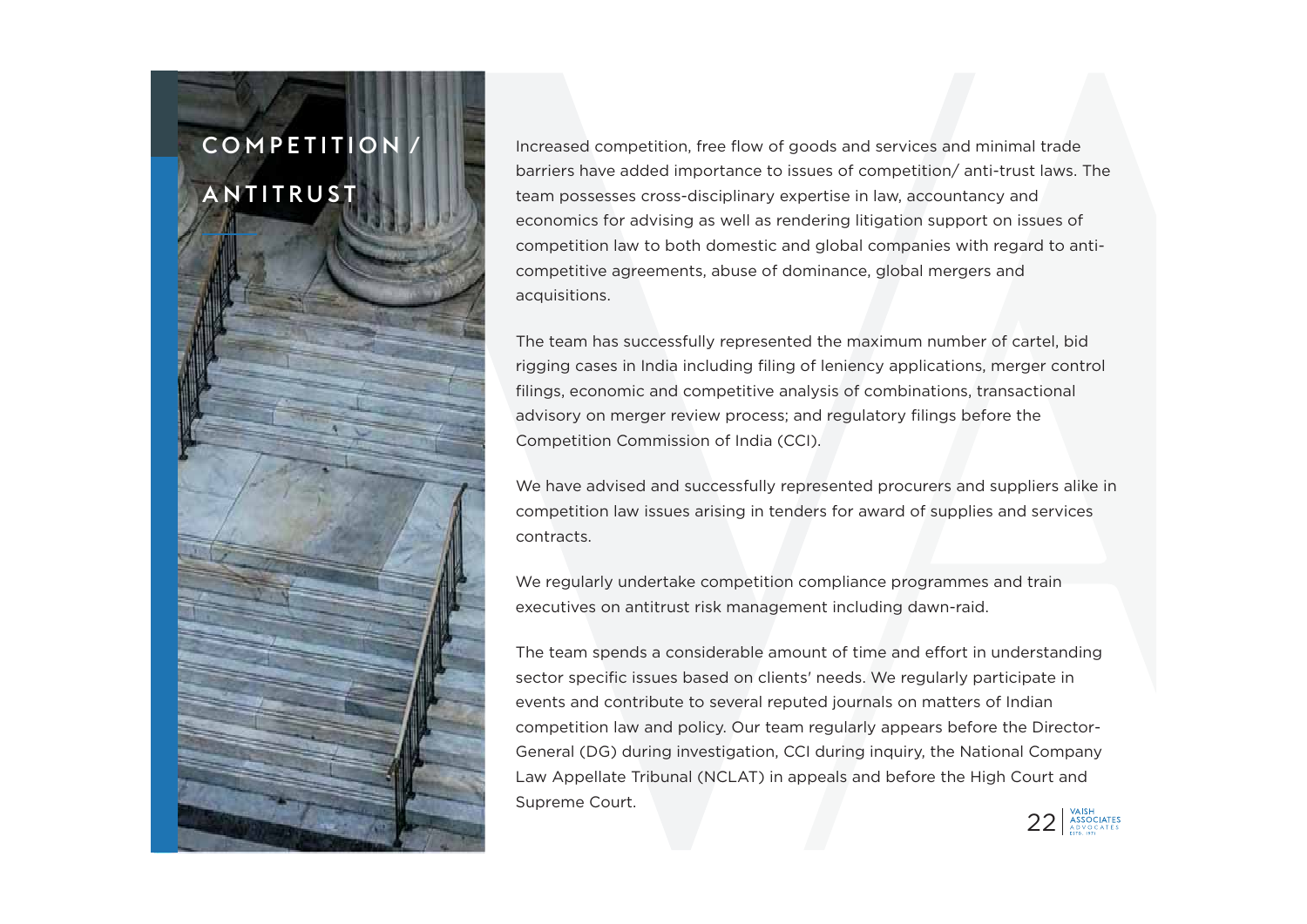## C R I M I N A L L AW

## A N D W H I T E - C O L L A R CRIMES

The Firm has a strong litigation practice with its team of experienced lawyers advising clients in the field of White Collar Crimes, Anti Money Laundering, Economic Offences, Income Tax prosecutions, Corporate Crimes, Company Law prosecutions, Black Money related offences, Extradition, Offences relating to Benami Transactions, Cyber Crimes, Fraud, Breach of Trust, Data Theft, Bribery, Corruption and Core Criminal Trials.

We have successfully conducted criminal trials and prosecutions before all forums including Trial Courts and Tribunals, High Courts and Supreme Court of India.

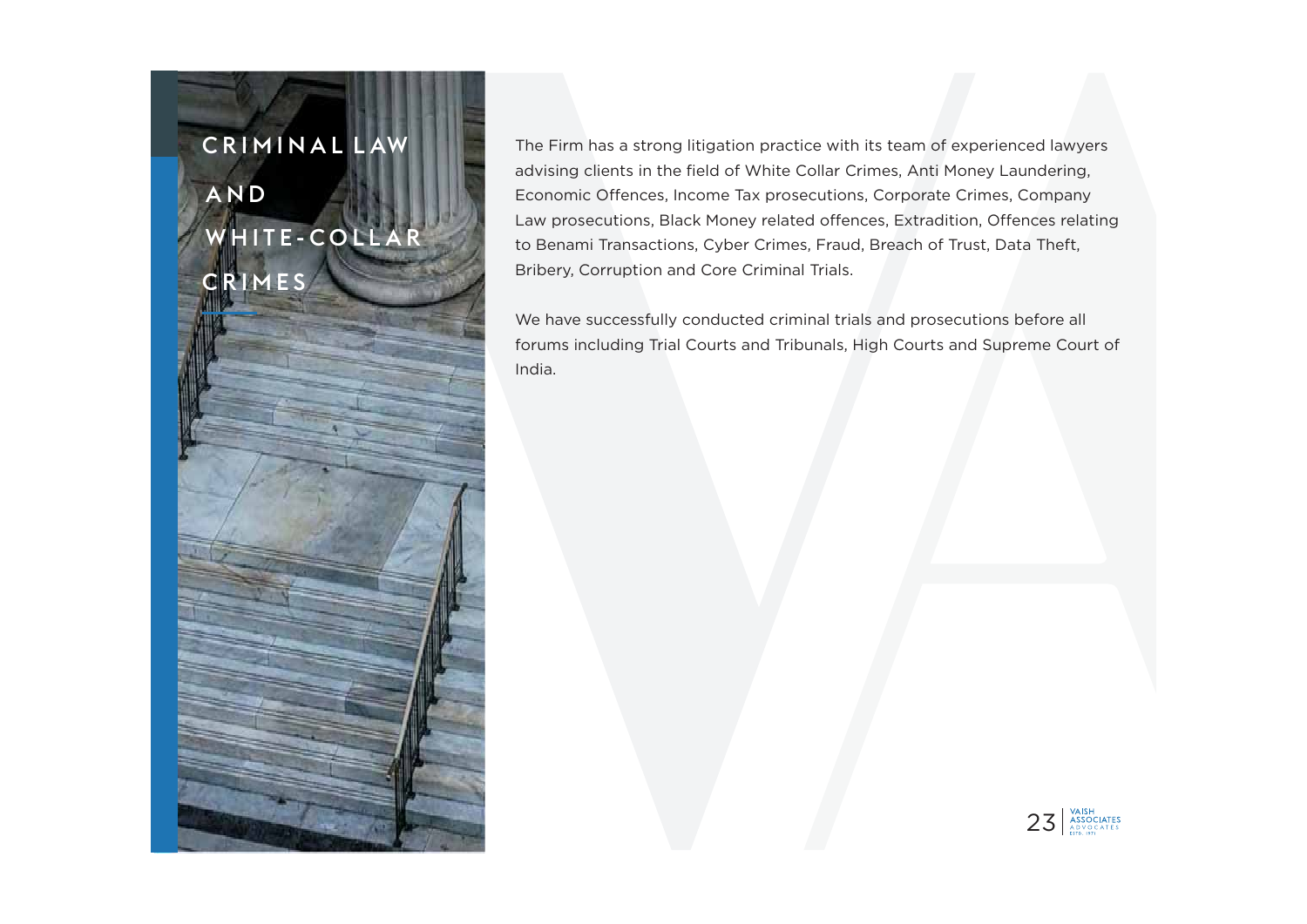# D I S P U T E **RESOLUTION** PR AC TICE



The Firm has an active Dispute Resolution Practice servicing a wide spectrum of domestic and cross border clients at various forums including the Supreme Court, High Courts, Civil Courts, Criminal Courts and regulatory bodies and tribunals including National Company Law Tribunal, National Company Law Appellate Tribunal, Intellectual Property Appellate Board, Securities Exchange Board of India, Securities Appellate Tribunal, Adjudicating Authority - Prevention of Money Laundering Act (PMLA), Appellate Tribunal - PMLA, National and State Consumer Dispute Redressal Commission, Appellate Tribunal for Foreign Exchange, Debts Recovery Tribunal, Board for Industrial and Financial Reconstruction and other fora.

#### **Under the alternative dispute resolution practice, we specialise in:**

- • Conducting commercial arbitrations under the auspices of International Chamber of Commerce (ICC) and United Nations Commission of International Trade Law (UNCITRAL) rules and structures
- •Drafting of arbitration agreements
- • Representing clients in statutory and contractual arbitration proceedings according to the Indian Arbitration and Conciliation Act, 1996 and other international arbitration legislations including the ICC rules, LCIA and SIAC rules
- • Counseling clients on the mechanisms for dispute resolution available under Indian law

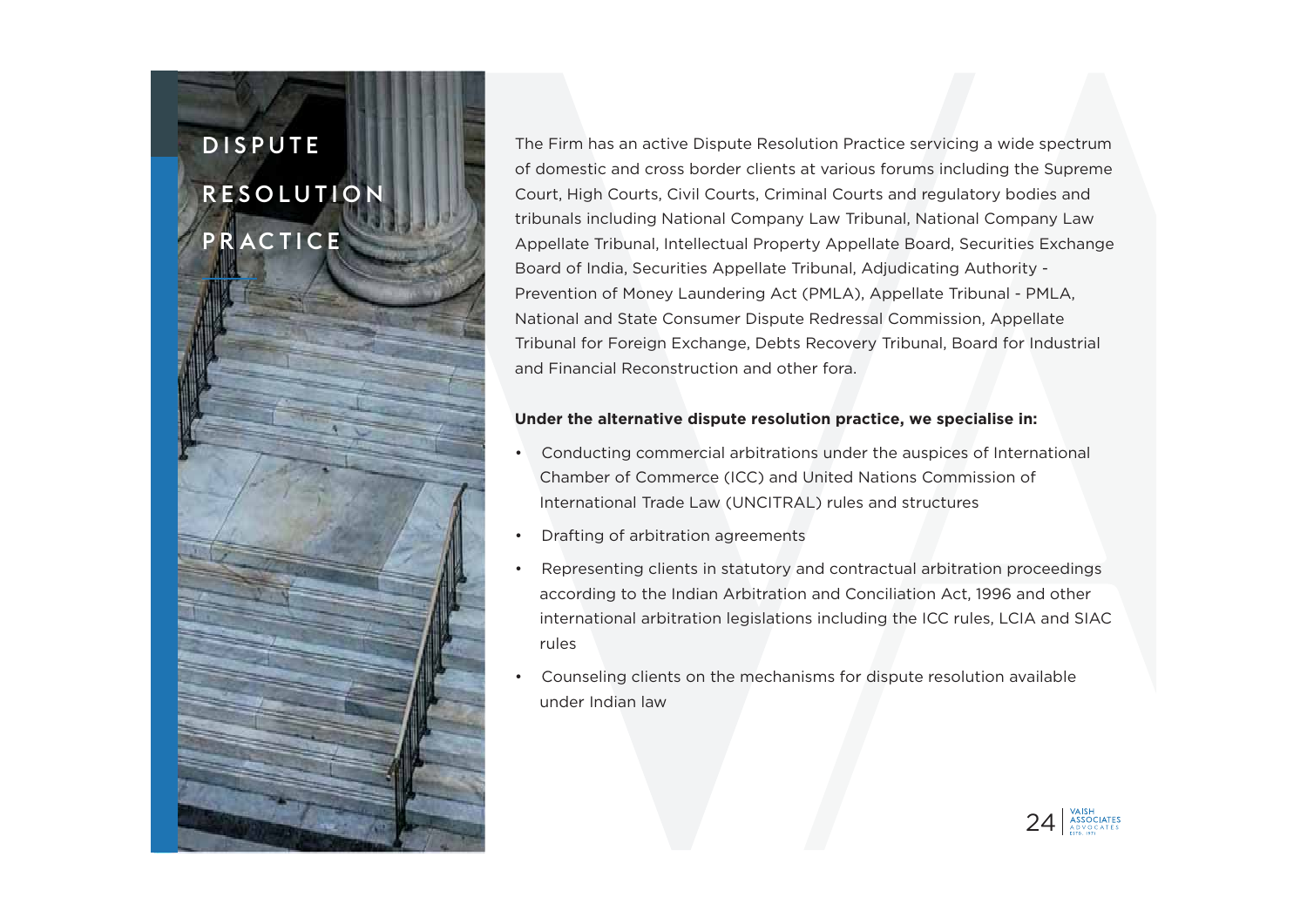# I N T E L L E C T UA L P R O P E R T Y R I G H T S

(IPR)

The Firm has a dedicated Intellectual Property & Information Technology laws division (IP & IT) having a team of experienced lawyers and patent attorneys assisting both domestic and international clients for the protection and enforcement of their IP & IT rights.

The core value of the IPR team lies in the convergence of technical and legal knowledge with regular inhouse training programmes leading the team to gain expertise in the following areas:

- •Patent Laws
- •Trademark Laws
- •Copyright Laws
- •Industrial Designs
- •Geographical Indications
- •Plant Varieties
- • Layout Designs of Integrated Circuits
- • Information Technology & Cyber Laws
- • Entertainment/Media Laws & Litigation

In these areas, we offer our clients a full bouquet of services which include:

- •Litigation and Enforcement
- •Registration
- •Patent Filing and Prosecution
- •Drafting of Patent Specifications
- •Opposition & Rectification
- • Assignment and Licensing Agreements
- • Renewal of Trade Marks, Patents and Copyrights
- •IPR Due Diligence and Search
- •Domain Name Dispute Resolution

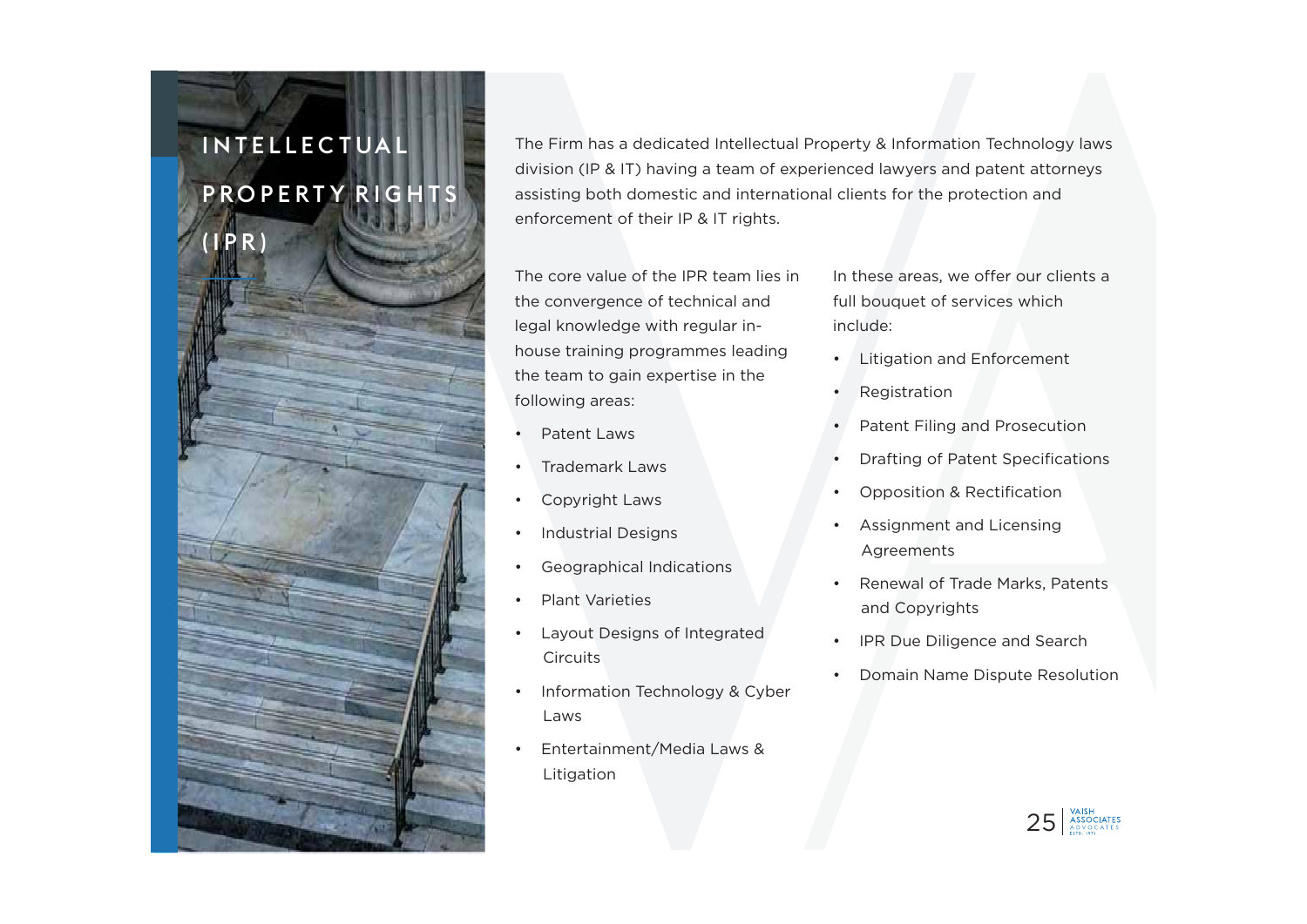# I P R & I T

# L I T I G AT I O N A N D ENFORCEMENT



- •Advising on pre-use infringement risks
- • Advising on infringement and passing off issues and other matters relating to IP rights in India and abroad
- • Initiation, prosecution and defending civil and criminal proceedings in courts in matters related to Intellectual Property and Information Technology
- • Conducting criminal raids, search and seizure by police action, IP Enforcement Special Cell and the courts for the prevention of audio, video, software and copyright piracy and enforcement of entertainment and media laws
- • Instituting, prosecuting and defending opposition and rectification proceedings

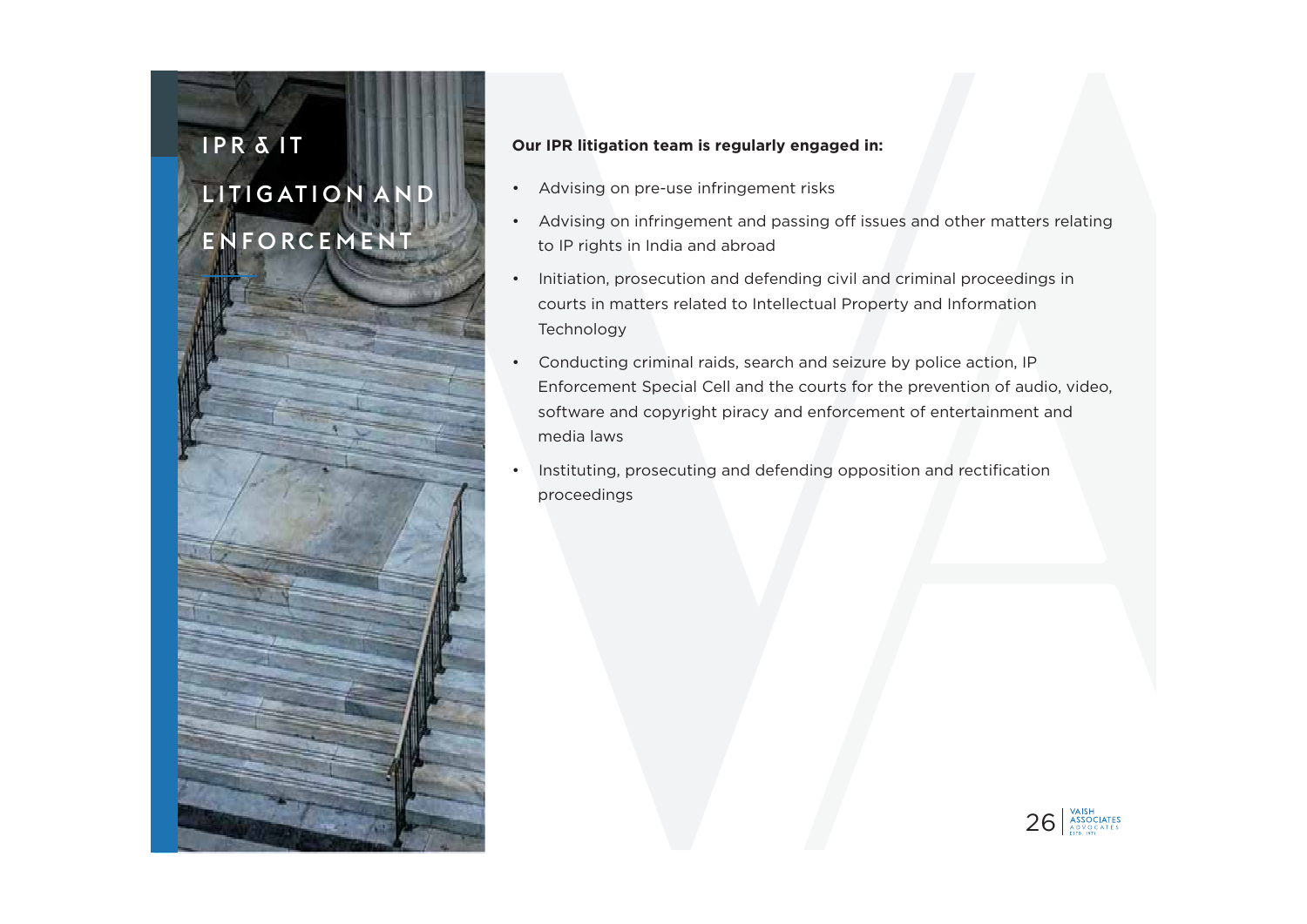# I N F O R M AT I O N TECHNOLOGY

Our IT team is actively involved in advising on issues in the field of Information Technology & Cyber Laws.

The team has legal as well as technical expertise in providing advice and solutions for protection against theft of images, theft and secrecy laws, graphics, website designs and content and copyright infringement, domain disputes and domain name recovery, software copyright infringement, internet piracy, cyber-crimes, data protection, information security and secrecy, digital rights management, regulatory and legal compliance, civil and criminal prosecution.

Additionally, the team also acquaints the clients with privacy laws in India and the different ways to ensure the confidentiality of data transferred across borders including General Data Protection Regulation (GDPR) and Ecommerce.

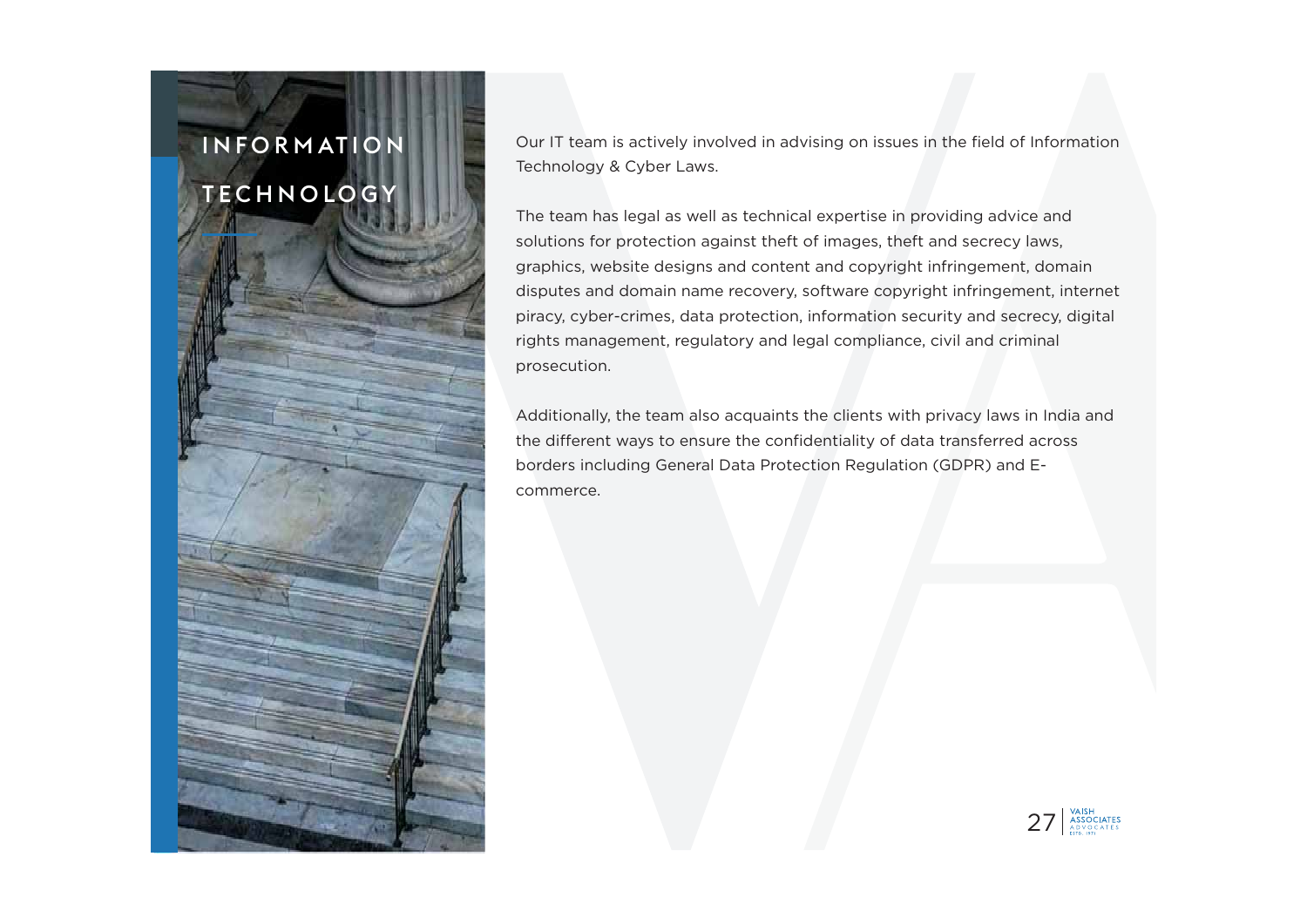### E N T E R TA I N M E N T

L AW

The principal area of entertainment law has, within it, aspects related to intellectual property law as it involves trademarks and copyrights related to films, music, etc. Our team specialises in drafting contracts, negotiation and litigation support.

#### **Our areas of expertise include:**

- • **Films & Music:** Drafting of agreements, including talent agreements with (screen-writers, film directors, actors, composers, production designers), advising and resolving issues related to title, production and postproduction, trade unions, distribution, motion picture industry negotiations and general intellectual property issues especially relating to copyrights and trademarks
- • **Television and radio:** Advice related to broadcast licensing and regulatory issues and general intellectual property issues, especially relating to copyright
- • **Theatre:** Drafting rental agreements and co-production agreements, and advising on other performance oriented legal issues
- • **Multimedia:** Advice related to software licensing issues, information technology law, and intellectual property issues
- • **Publishing and Print Media:** Advising on issues related to advertising, author agreements and intellectual property, especially relating to copyright
- • **Visual Arts and Design:** Including fine arts, issues of consignment of artworks to art dealers, moral rights of sculptors regarding works in public places and industrial design, issues related to the protection of graphic design elements in products
- • The team also assists clients in matters relating to defamation, personality rights and privacy rights issues

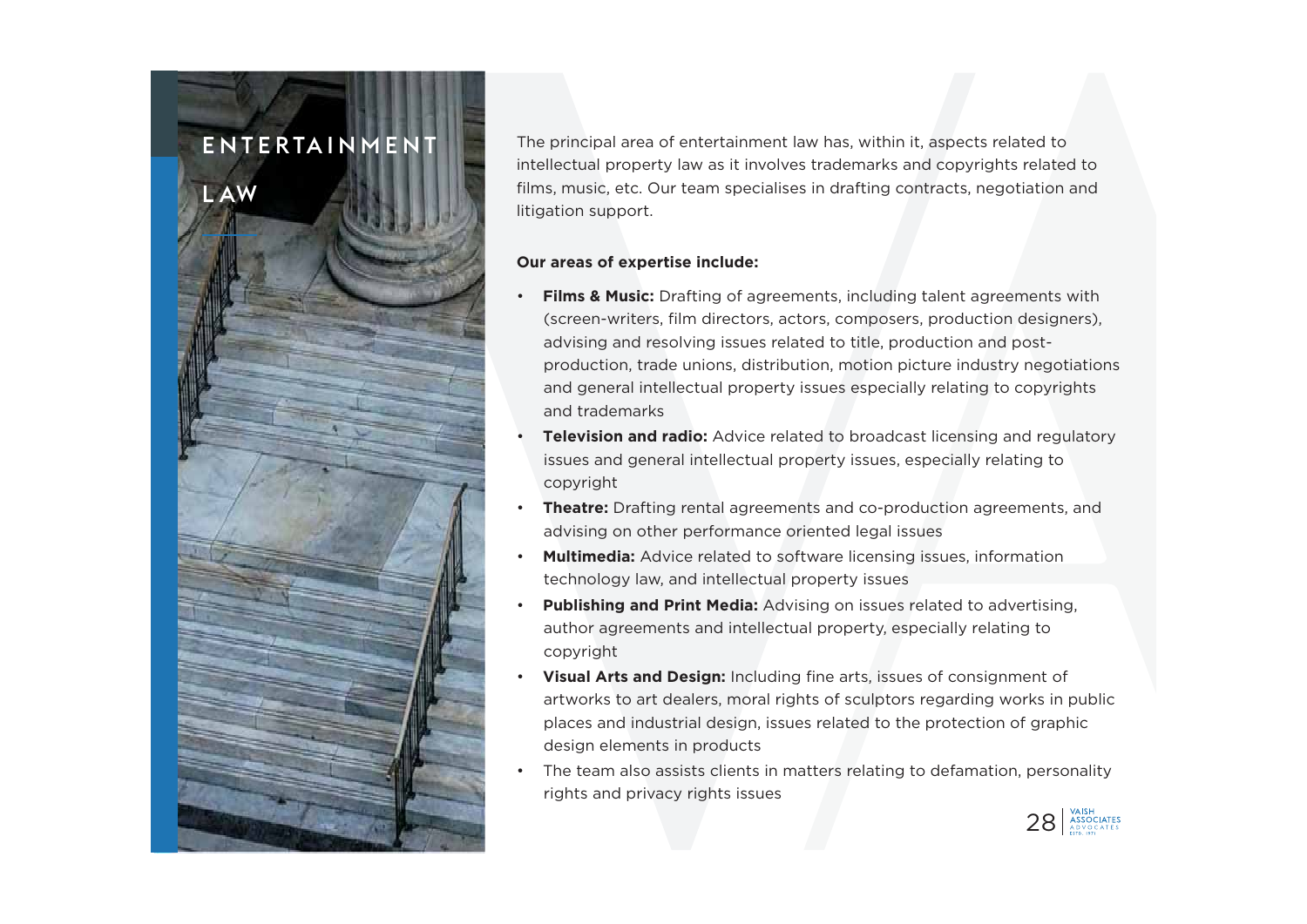Indian labour statutes are archaic, complex, rigid, often over-lapping and most importantly varying from one State to another. Our Firm with its in-depth understanding of various aspects of labour and employment laws insulate business organisations from challenges emerging from these labour law statutes.

Our Firm's wealth of experience in a wide array of issues relating to labour and employment enables us to assist our clients in avoiding distractions of regulatory investigations and employee disputes. Our Firm's strength is in understanding our clients' businesses and in our ability to work closely with them to provide realistic, cost-effective and business-savvy solutions to the human resource and employment problems confronted by them.

#### AREAS OF EXPERTISE

Our Firm guides both domestic and international clients through the web of regulatory compliances and legal aspects of employment and labour law. Our extensive experience includes a full spectrum of non-litigation and litigation advice in all types of labour and employment related matters including the following:

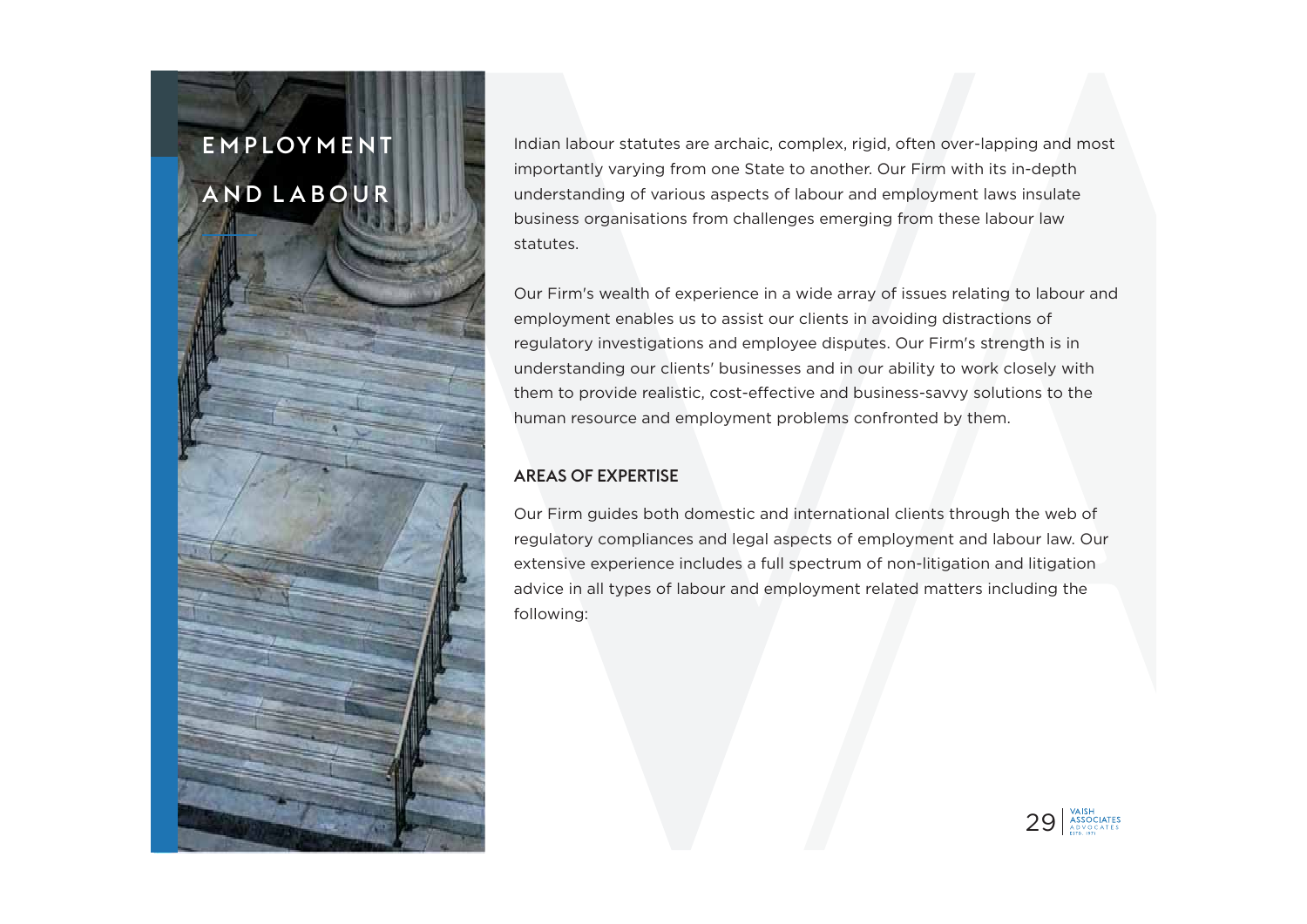- • **Advising and Counseling:** We advise employers in all areas of day-to-day personnel practices and employee relations matters, including discrimination and harassment issues, layoffs and plant closures, interpreting and applying employment policies and legal requirements for specific personnel decisions, conducting and supervising internal investigations, counseling on appropriate actions to minimize risk of liability and negotiating and preparing employment contracts and separation agreements. We also assist clients for preparing and enforcing non-disclosure, trade secret, non-solicitation, and non-compete agreements.
- • **HR Documentation:** Our Firm's attorneys are familiar with the pitfalls that may arise in HR documentation and therefore our Firm provides speedy and concise advice on a variety of HR documents. Besides our Firm's attorneys are adept in advising as well as drafting:
	- Offer letters, employment agreements for key employees as well as non-key employees
	- Employee Non-Disclosure, Non-Compete and Non-Solicit Agreements
	- HR sharing- Secondment and Deputation Agreements
	- HR policies and manuals
	- Closure Notices and Letters
- Consultancy Agreements
- Termination Letters, Severance Letters and Release Agreements
- Show cause notices
- Contract Labour Agreements
- Review of MOU with Trade Unions HR Audit
- **Employee Training Bonds**

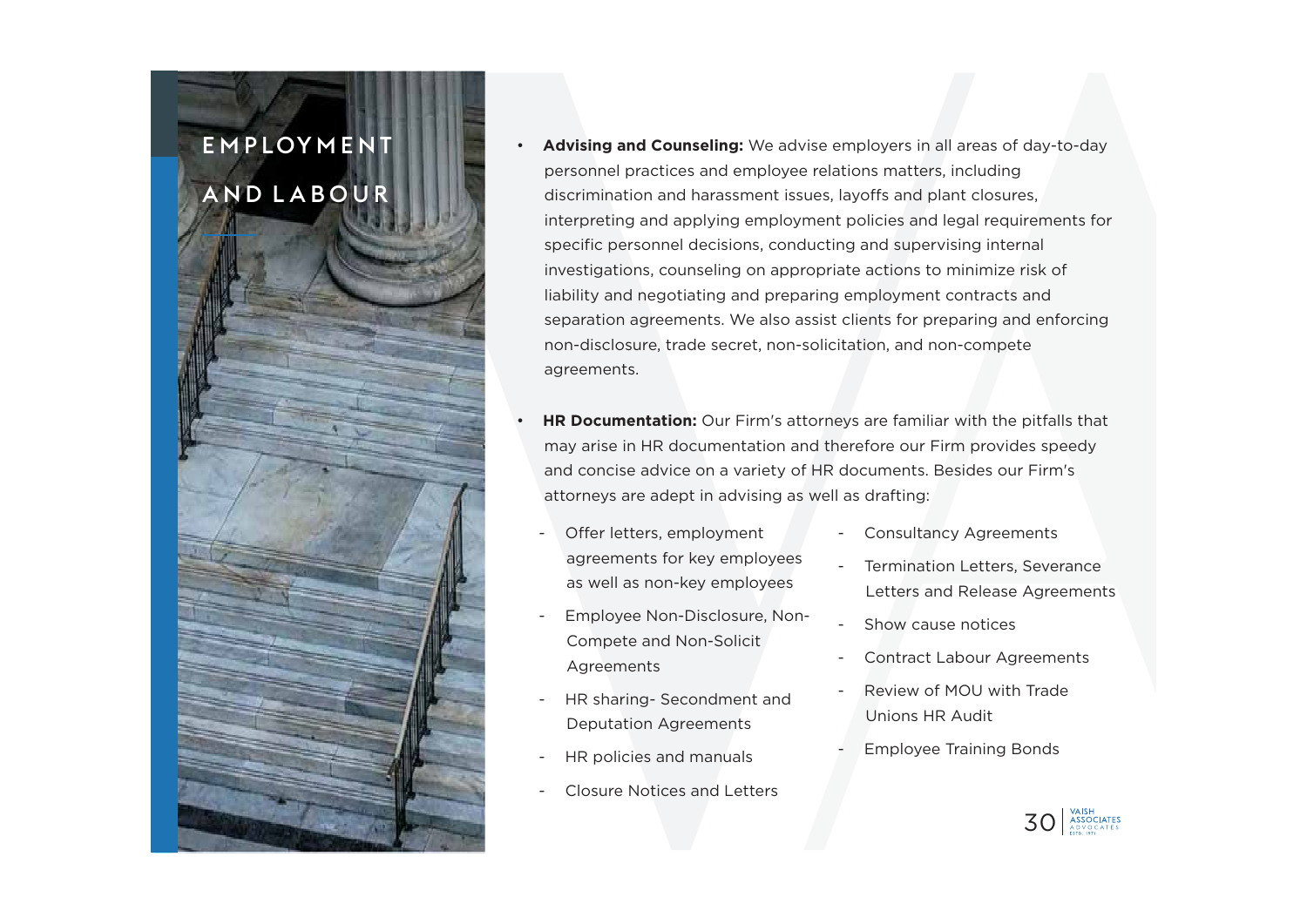- • **Employee Handbooks / Manuals:** Our Firm's attorneys understand that an employee handbook is not merely a code of conduct but an employee's guide to appreciate organisation's mission, vision, values and work-culture, and assimilate them with employees' personal goals and aspirations. An employee handbook facilitates smooth functioning of the organisation by setting out procedures, rules and regulations for the employees within the organisation in its daily operations including dealing with clients and customers. The employment and labour law practice group at our Firm specializes in drafting crisp and customized employee handbooks to suit the requirements of the clients. The handbook is structured to incorporate precise clauses on standard employment practices including in relation to conditions of service, code of ethics, vacation or leave policies, prohibition of harassment, employment benefits, discipline and grievance redressal, separation, confidential information, usage of organisation's resources including computers / internet, assignment of intellectual property rights, etc.
- • **Structuring of Employee Benefits & Compensation:** The key to acquiring new talent and retaining old employees is formulating an attractive remuneration and incentive package which is simultaneously tax efficient for both the employer and the employee. Our Firm's attorneys assist client in formulating such tax-efficient and labour statute compliant compensation packages which are acceptable to both the employer and employee.

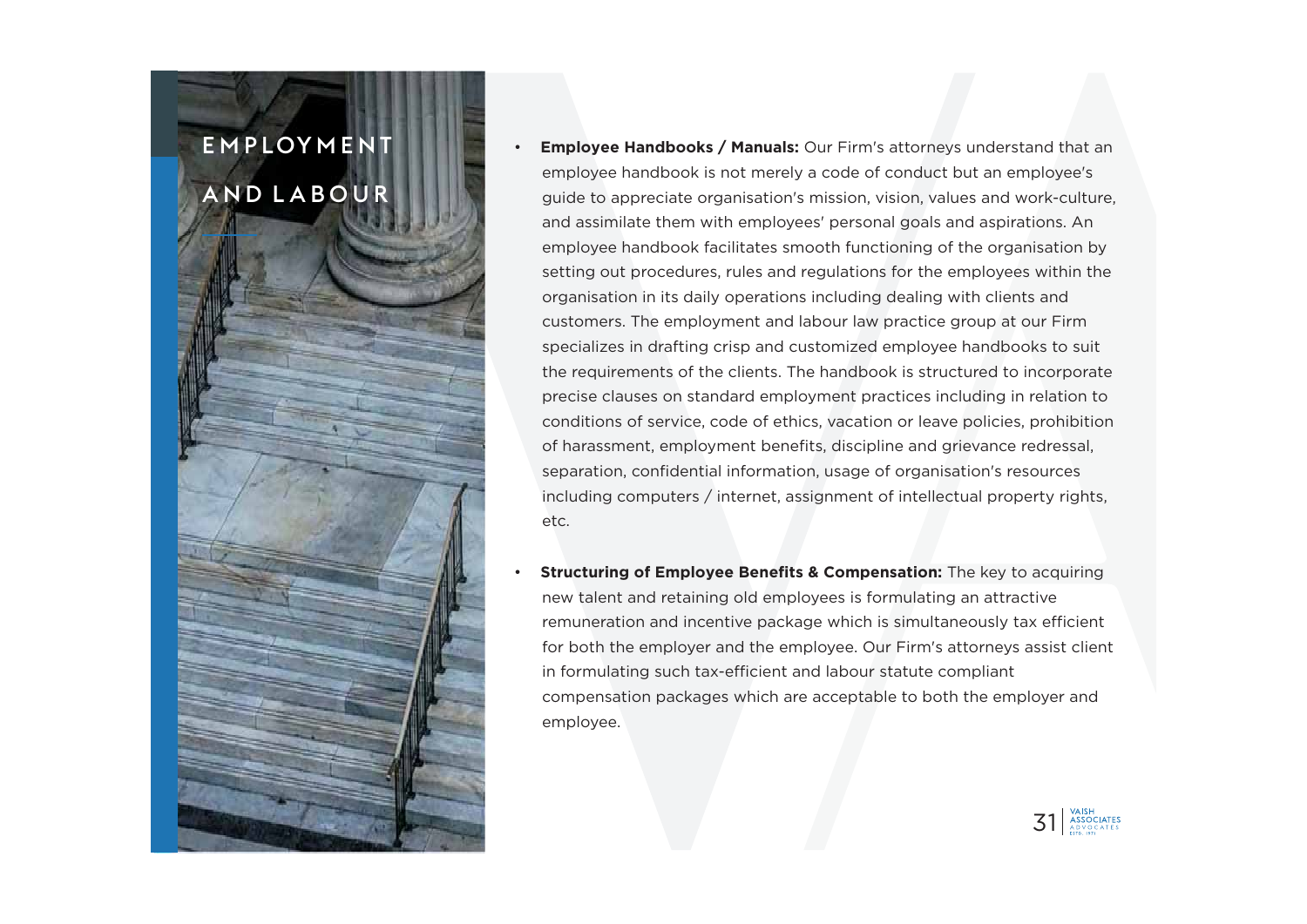•

- **Stock Options:** We advise clients on structuring their equity-based employee compensation plans to attract and retain best talent. We structure the stock options pursuant to the guidelines / regulations which regulate the issue of stock options by an Indian company or by a foreign company to Indian employees.
- **HR Due-Diligence / HR Audit:** The most important aspect of any M&A transactions is that the acquirer essentially acquires human capital. Our HR audit enables the acquirer to identify key employees, review and assess the level of HR documentation of the target and detect any threats in the form of non-compliances under various central / state labour legislations. Our Firm's attorneys conduct HR audit to deliver positive solutions. Besides HR due diligence for M&A, our Firm assists many clients in undertaking internal HR audit to ensure that they are compliant under various labor statutes and thwart any legislative action for non- compliance. Our Firm has also handled sensitive matters involving allegations such as bribery, corrupt practices, etc.

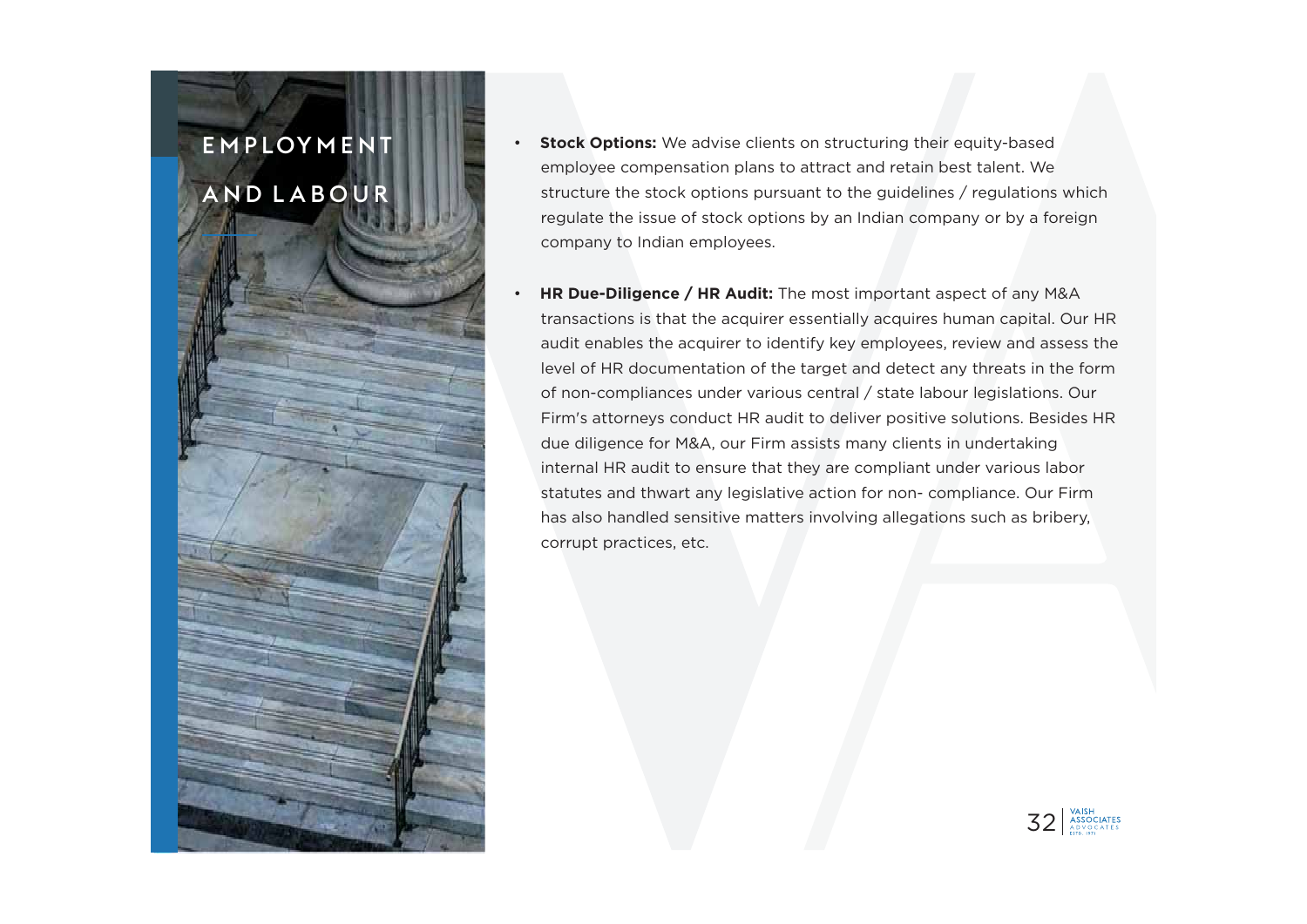- • **Advising in relation to Transfer of Employment:** Transfer of business undertaking whether by amalgamation, restructuring, sale of business undertaking, assets sale or otherwise involves several issues such as the transfer of employees and their accrued benefits, taking employees and / or trade union into confidence. We advise clients on the various labour laws implications arising out of such transactions and assist clients in structuring such transactions in a manner so that the transfer of employment complies with all statutory requirements and is free from any legal impediments.
- • **Disputes and litigation:** We represent employers in administrative and judicial forums in which workplace disputes are redressed. We know how to gauge exposure, manage risks and litigate cost-effectively. We help develop best practice policies to manage personnel effectively, and to reduce the risk of costly and disruptive litigation, but when litigation is necessary, we are aggressive and proactive.

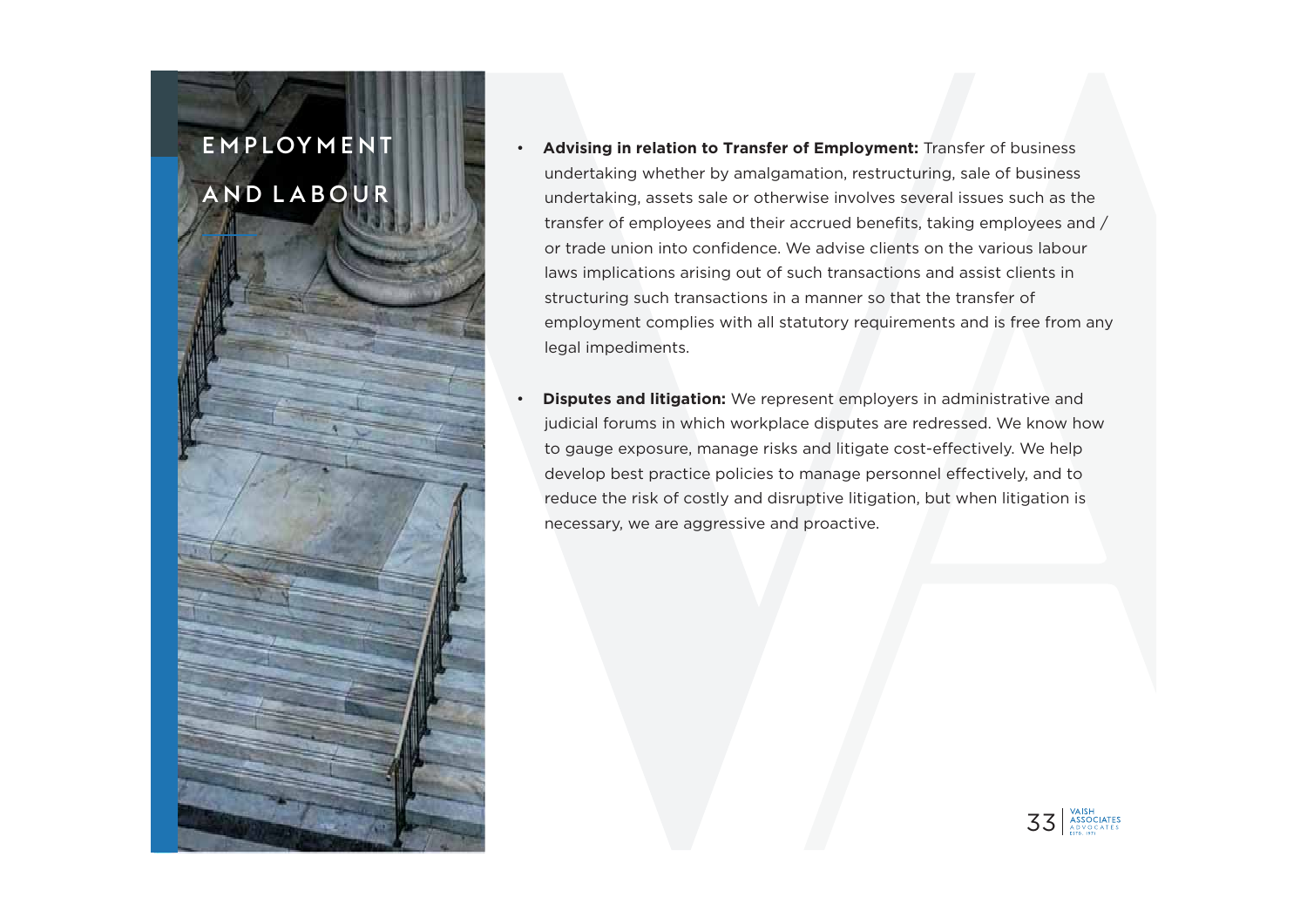# N O N - P R O F I T O RG A N I S AT I O N S

GLOBAL

A F F I L I AT I O N

We have expertise in advising clients in the setting up of non-profit entities in the form of societies, trusts and Section 8 companies. We assist in the preparation and filing of applications for registration of the entity with the concerned authority, in seeking exemption from Income Tax authorities, and in obtaining approvals from Foreign Contribution Regulation Authorities for the receipt of contributions from foreign sources.

The team regularly assists non-profit entities in drafting and structuring the rules and regulations for their systematic governance and operation.

We are a member of the **World Law Group ("WLG"),** an international affiliation of leading law firms across the world. There are currently 59 WLG member firms located in 89 countries, creating a network of over 18,000 attorneys.

We are a collaborating firm of **Andersen Global** - an international affiliation of leading tax law firms across the world.

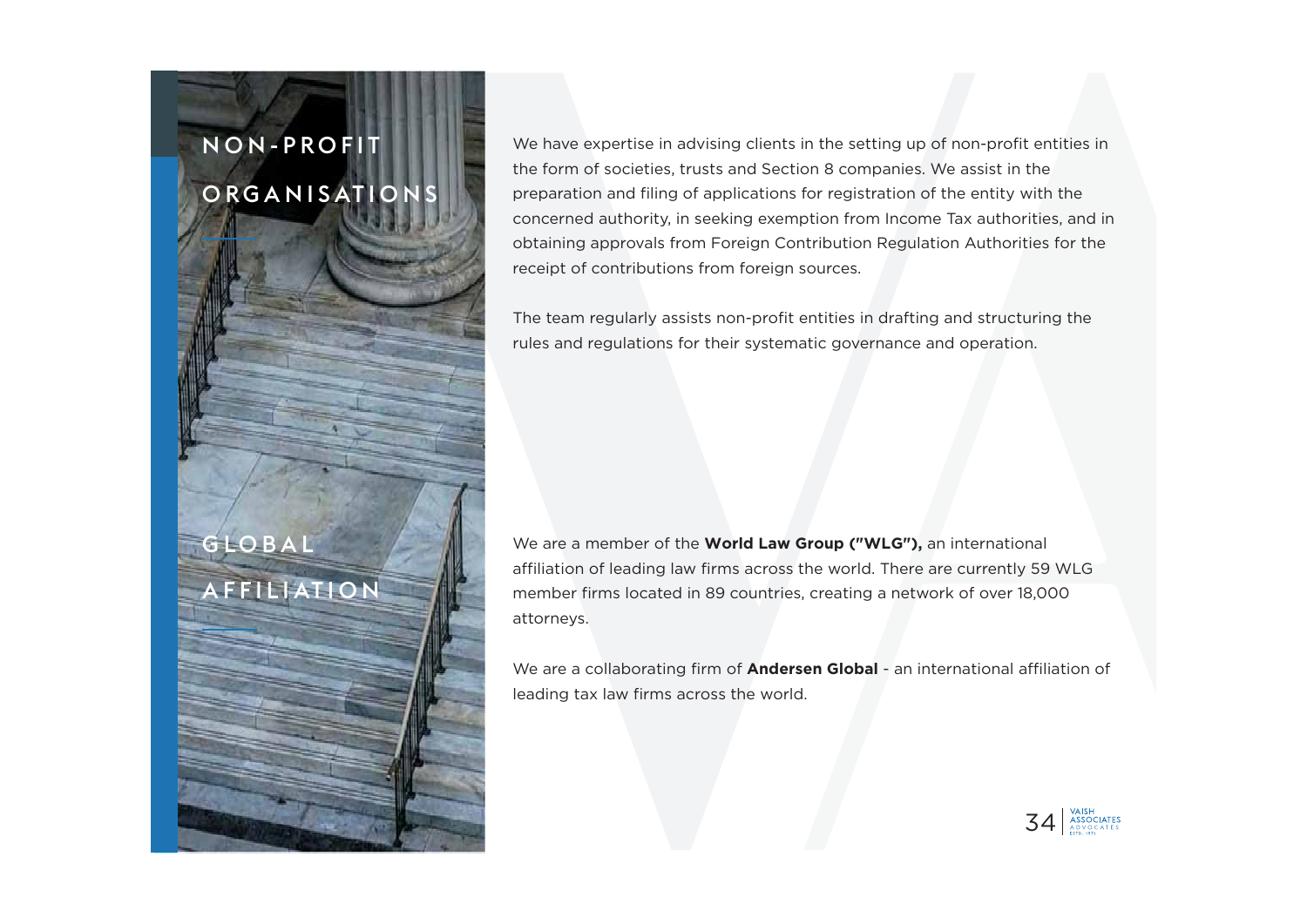### OUR OFFICES

#### DELHI:

1st, 9th & 11th Floor, Mohan Dev Building, 13, Tolstoy Marg, New Delhi -110001, India Tel: +91 11 42492525 | Fax: +91 11 23320484

Key Contacts: Mr. Vinay Vaish / vinay@vaishlaw.com Mr. Neeraj Jain / neeraj@vaishlaw.com

#### MUMBAI:

106, Peninsula Centre, Dr. S. S. Rao Road. Parel, Mumbai - 400012, India Tel: +91 22 42134101 | Fax: +91 22 42134102

Key Contacts: Mr. Bomi Daruwala / bomi@vaishlaw.com Mr. Hemant Puthran / hemant@vaishlaw.com

#### BENGALURU:

105 -106, Raheja Chambers, #12, Museum Road, Bengaluru - 560001, India Tel:+91 80 40903588/89 | Fax:+91 80 40903584

Key Contact: Mr. Martand Singh / martand@vaishlaw.com

WWW.VAISHLAW.COM-